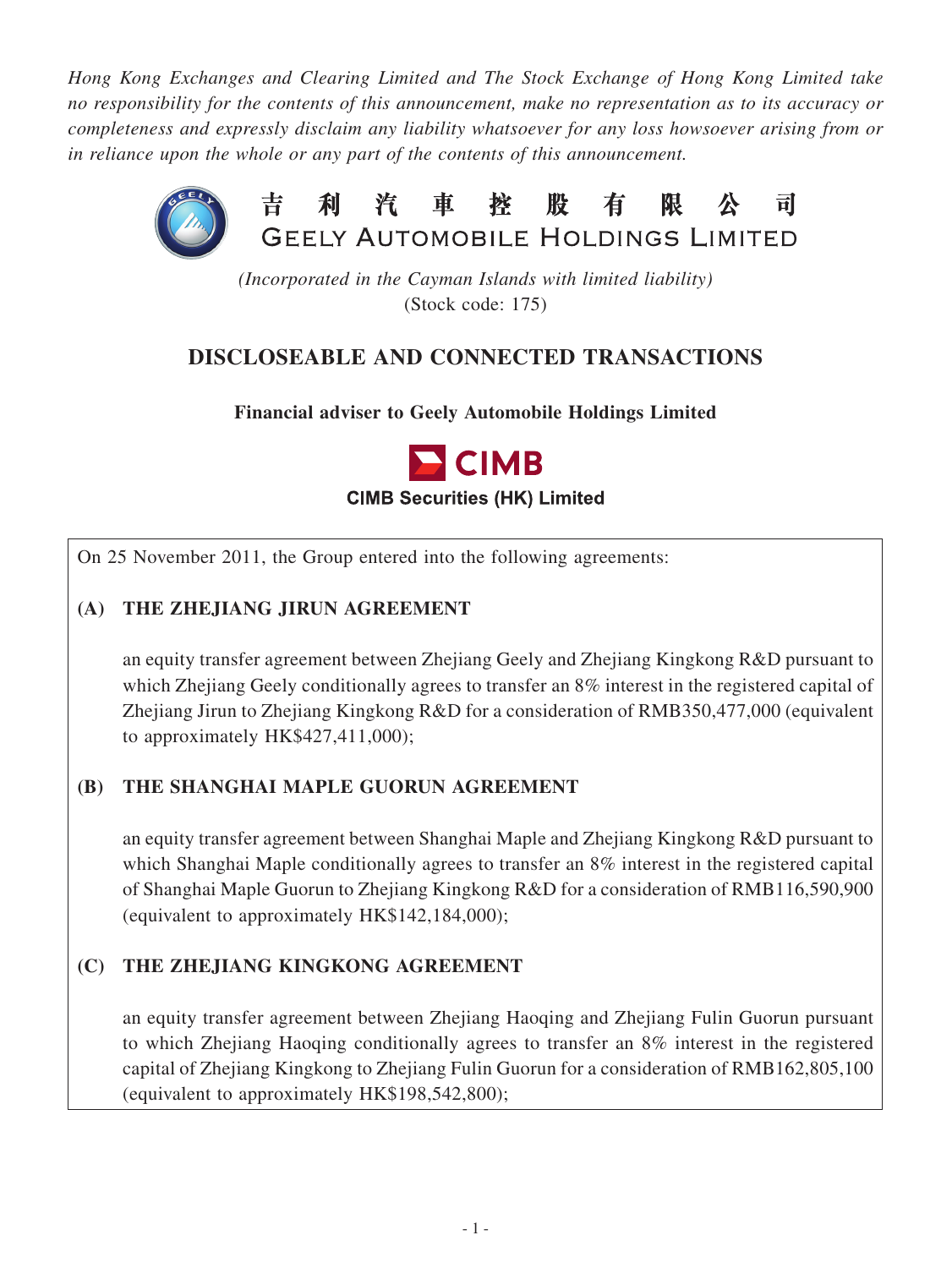## **(d) the Zhejiang Ruhoo Agreement**

an equity transfer agreement between Zhejiang Haoqing and Zhejiang Fulin Guorun pursuant to which Zhejiang Haoqing conditionally agrees to transfer an 8% interest in the registered capital of Zhejiang Ruhoo to Zhejiang Fulin Guorun for a consideration of RMB52,581,400 (equivalent to approximately HK\$64,123,700);

## **(e) the Hunan Geely Agreement**

an equity transfer agreement between Zhejiang Haoqing and Zhejiang Fulin Guorun pursuant to which Zhejiang Haoqing conditionally agrees to transfer an 8% interest in the registered capital of Hunan Geely to Zhejiang Fulin Guorun for a consideration of RMB135,009,700 (equivalent to approximately HK\$164,646,000);

As at the date of this announcement, each of the Group's five key operating subsidiaries, namely Zhejiang Jirun, Shanghai Maple Guorun, Zhejiang Kingkong, Zhejiang Ruhoo and Hunan Geely, is an indirect 91%-owned subsidiary of the Company. Therefore, upon completion of the Agreements, each of Zhejiang Jirun, Shanghai Maple Guorun, Zhejiang Kingkong, Zhejiang Ruhoo and Hunan Geely will be indirectly owned as to 99% by the Group, and will continue to be accounted for as an indirect non wholly-owned subsidiary of the Company.

Each of Zhejiang Geely, Shanghai Maple and Zhejiang Haoqing is a connected person of the Company for the purpose of the Listing Rules by virtue of the fact that Mr. Li, an executive Director and a substantial shareholder holding approximately a 50.30% interest in the issued share capital of the Company as at the date of this announcement, has more than 30% interest in each of them and therefore, each of them is an associate of a connected person of the Company. Accordingly, the transactions contemplated under the Agreements constitute connected transactions of the Company pursuant to Rule 14A.13 of the Listing Rules. Under Chapter 14A of the Listing Rules, as the applicable percentage ratios (other than the profits ratio) for the Agreements in aggregate exceed 5%, the Connected Transactions are subject to the reporting, announcement and the independent shareholders' approval requirements under the Listing Rules. Mr. Li is considered to have a material interest in the Connected Transactions by virtue of his interests in Zhejiang Geely, Shanghai Maple and Zhejiang Haoqing, and has abstained from voting on the Board resolution for approving the transactions contemplated under the Agreements. Further, as the applicable percentage ratios for the Agreements in aggregate exceed 5% but are less than 25%, the Acquisitions also constitute discloseable transactions for the Company under Chapter 14 of the Listing Rules.

An Independent Board Committee has been appointed to advise the Independent Shareholders in respect of the terms of the Agreements. An independent financial adviser has also been appointed to advise the Independent Board Committee and the Independent Shareholders in this regard.

A circular containing, among other things, (i) further details of the Agreements; (ii) a letter of advice from the independent financial adviser to the Independent Board Committee and the Independent Shareholders; (iii) the recommendation from the Independent Board Committee to the Independent Shareholders, together with (iv) the notice of the EGM will be despatched to the Shareholders on or before 12 December 2011.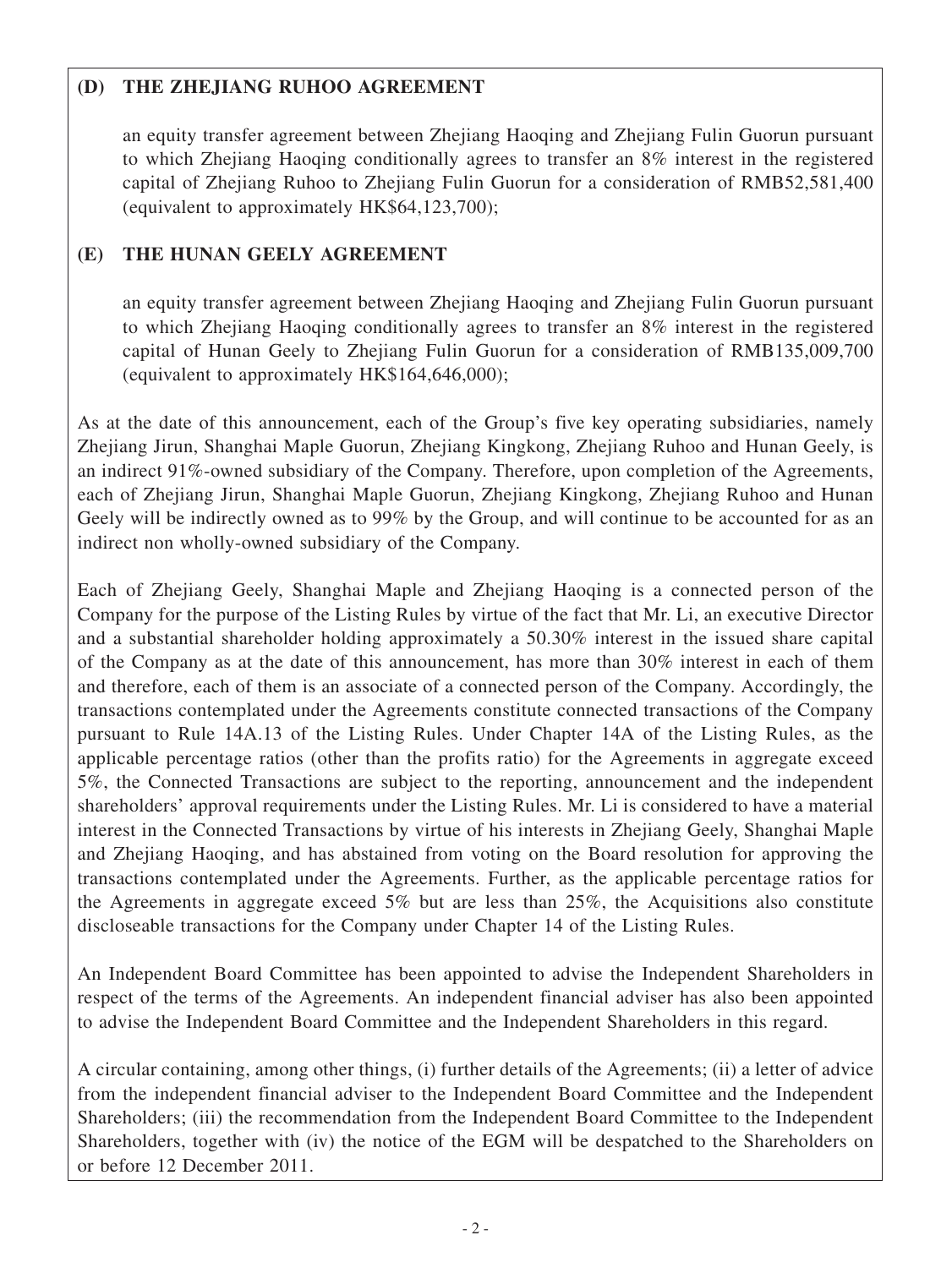#### **(I) The Zhejiang Jirun Agreement**

| Date:                  | 25 November 2011                                                                                                                                                                                                                                                                                                                                                                                                                                                                                                                     |  |
|------------------------|--------------------------------------------------------------------------------------------------------------------------------------------------------------------------------------------------------------------------------------------------------------------------------------------------------------------------------------------------------------------------------------------------------------------------------------------------------------------------------------------------------------------------------------|--|
| <b>Parties:</b>        | Zhejiang Kingkong R&D, as the transferee;<br>Zhejiang Geely, as the transferor                                                                                                                                                                                                                                                                                                                                                                                                                                                       |  |
|                        | Zhejiang Kingkong R&D is an indirect wholly-owned subsidiary of<br>the Company.                                                                                                                                                                                                                                                                                                                                                                                                                                                      |  |
|                        | Zhejiang Geely is a connected person of the Company for the purpose<br>of the Listing Rules by virtue of the fact that Mr. Li, an executive<br>Director and a substantial shareholder holding approximately a 50.30%<br>interest in the issued share capital of the Company as at the date of<br>this announcement, has more than 30% interest in it and therefore,<br>it is an associate of a connected person of the Company.                                                                                                      |  |
| <b>Subject matter:</b> | Zhejiang Geely conditionally agrees to transfer an 8% interest in the<br>registered capital of Zhejiang Jirun to Zhejiang Kingkong R&D.                                                                                                                                                                                                                                                                                                                                                                                              |  |
|                        | Zhejiang Jirun was set up in 2003 with a registered capital of<br>USD330,715,081 (equivalent to approximately HK\$2,575,278,300)<br>and was owned as to $91\%$ by the Group and as to 9% by Zhejiang<br>Geely, respectively.                                                                                                                                                                                                                                                                                                         |  |
| <b>Consideration:</b>  | A cash consideration of RMB350,477,000 (equivalent to approximately<br>HK\$427,411,000) is payable to Zhejiang Geely for the 8% interest<br>in Zhejiang Jirun.                                                                                                                                                                                                                                                                                                                                                                       |  |
|                        | The consideration has been arrived at after arm's length negotiations<br>between Zhejiang Kingkong R&D and Zhejiang Geely with reference<br>to the net asset value of the 8% interest in the registered capital<br>of Zhejiang Jirun of RMB350,477,000 (representing approximately<br>HK\$427,411,000) as at 30 September 2011. The Group intends to<br>finance the acquisition out of its internal resources and the consideration<br>is payable in cash within two months after the completion of the<br>Zhejiang Jirun Agreement. |  |

As the consideration for the Zhejiang Jirun Acquisition is based on the net asset value of the 8% interest in the registered capital of Zhejiang Jirun as at 30 September 2011, the Directors (excluding the independent non-executive Directors whose view will be given in the circular to be dispatched to the Shareholders after taking into account the advice of the independent financial adviser) consider that the terms of the Zhejiang Jirun Agreement are on normal commercial terms, fair and reasonable and are in the interests of the Company and the Shareholders as a whole.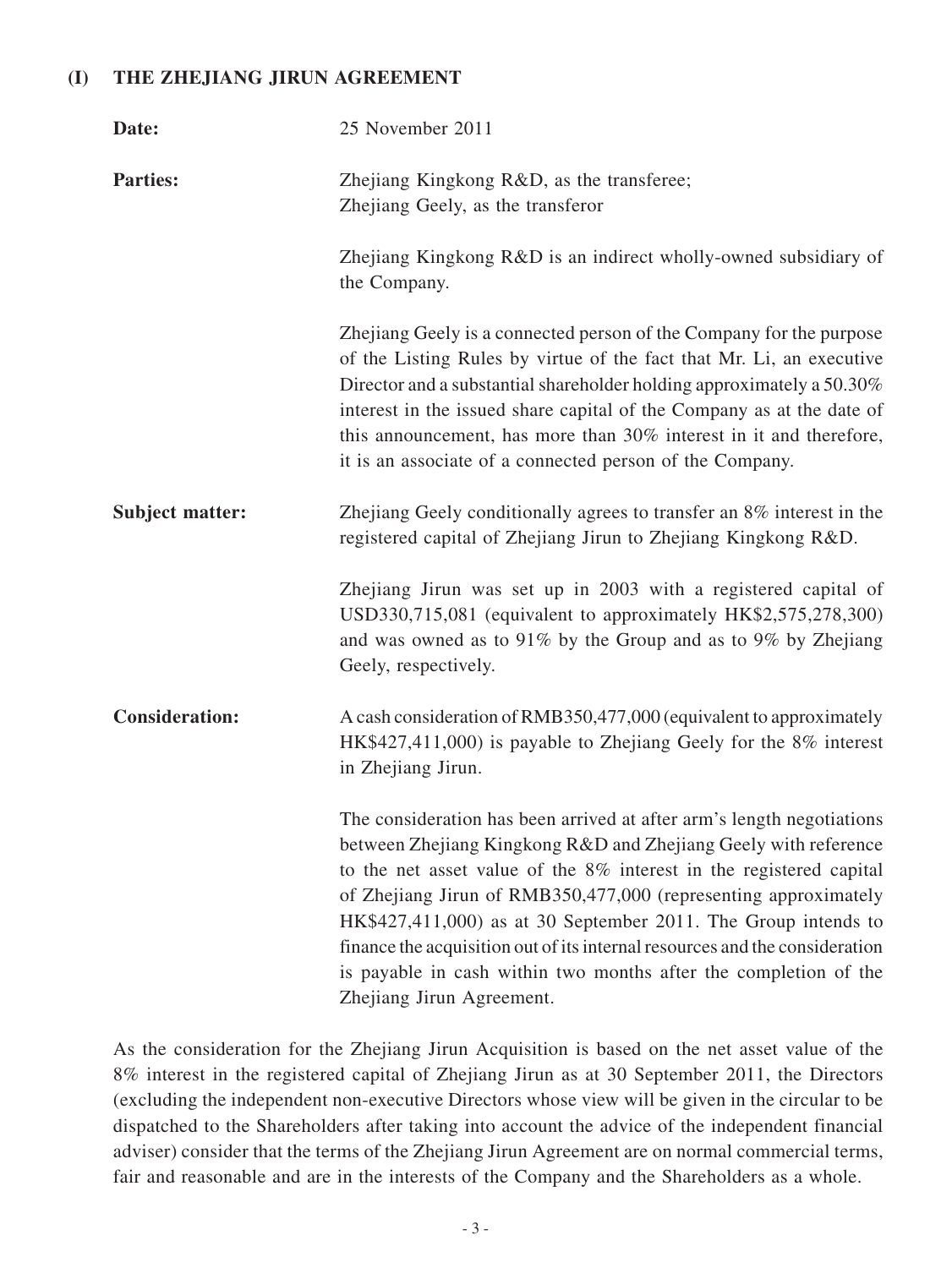### **Conditions precedent for the Zhejiang Jirun Agreement**

Completion of the Zhejiang Jirun Agreement is conditional upon satisfaction of the following conditions precedent:

- (a) the PRC government or the appropriate authorised state agency having irrevocably or unconditionally approved or accepted the transaction contemplated under the Zhejiang Jirun Agreement for filing pursuant to the applicable laws and regulations;
- (b) the change in the shareholding structure of Zhejiang Jirun has been registered with the relevant approval department for foreign investment enterprise and State Administration for Industry and Commerce with jurisdiction over Zhejiang Jirun;
- (c) Zhejiang Jirun being issued with the approval certificate of foreign investment enterprise and the new corporate business license;
- (d) the approval of the transaction contemplated under the Zhejiang Jirun Agreement by all other relevant government authorities and third parties (such as the relevant commercial lender, etc.);
- (e) the approval of the Independent Shareholders of the Company in the EGM for the transaction contemplated under the Zhejiang Jirun Agreement; and
- (f) the representations and warranties remaining true and accurate in all material aspects.

Zhejiang Kingkong R&D may at any time waive condition (f) by written notice to Zhejiang Geely before completion of the Zhejiang Jirun Agreement.

If the above conditions are not satisfied or waived by 31 March 2012 (or such later date as the parties may agree in writing), the Zhejiang Jirun Agreement will terminate and none of the parties to the Zhejiang Jirun Agreement will have any claim or liability hereunder to the other party to the Zhejiang Jirun Agreement.

#### **(II) The Shanghai Maple Guorun Agreement**

| Date:           | 25 November 2011                                                                |
|-----------------|---------------------------------------------------------------------------------|
| <b>Parties:</b> | Zhejiang Kingkong R&D, as the transferee;<br>Shanghai Maple, as the transferor  |
|                 | Zhejiang Kingkong R&D is an indirect wholly-owned subsidiary of<br>the Company. |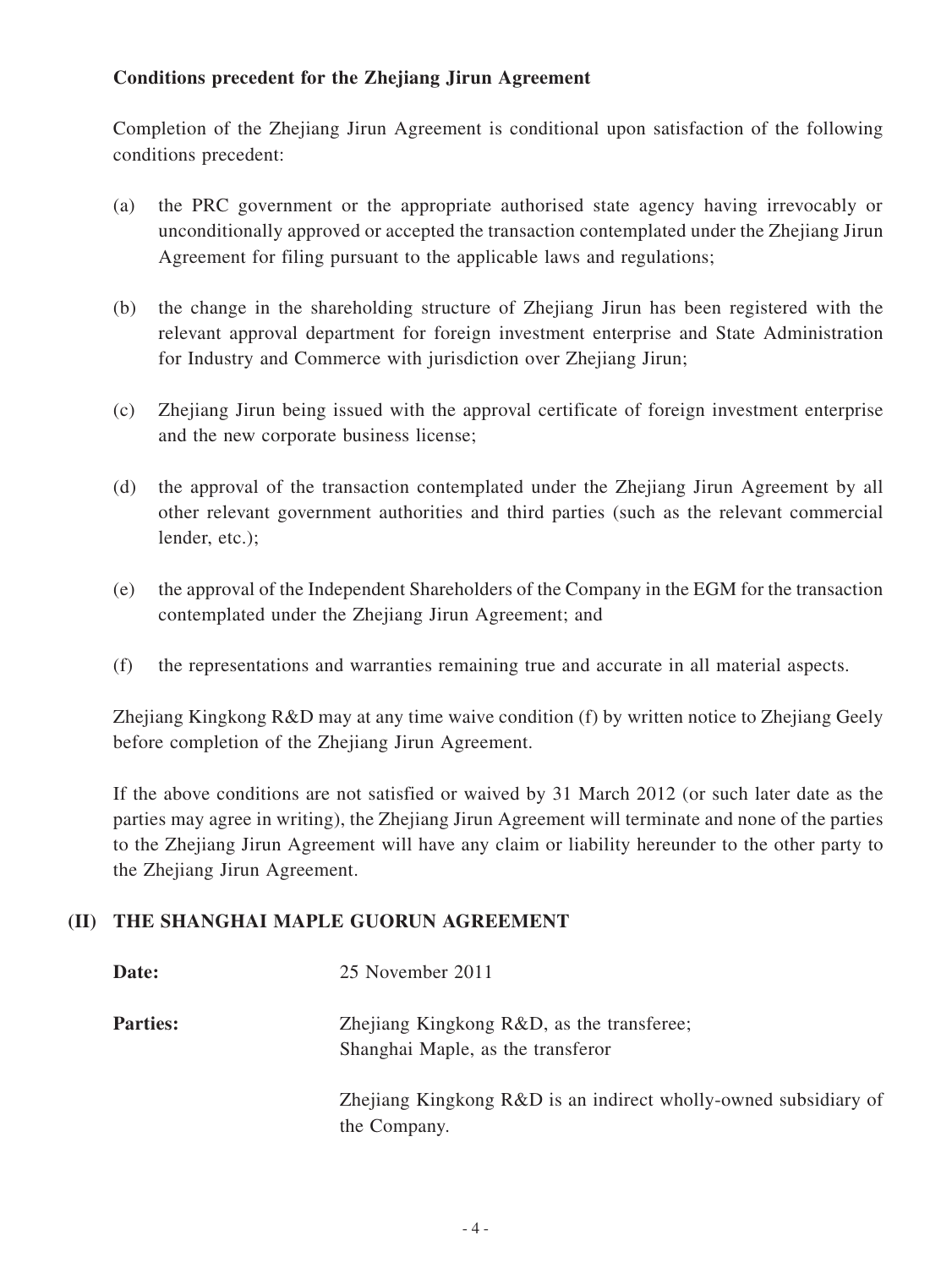|                        | Shanghai Maple is a connected person of the Company for the purpose<br>of the Listing Rules by virtue of the fact that Mr. Li, an executive<br>Director and a substantial shareholder holding approximately a 50.30%<br>interest in the issued share capital of the Company as at the date of<br>this announcement, has more than 30% interest in it and therefore,<br>it is an associate of a connected person of the Company.                                                                                                                    |
|------------------------|----------------------------------------------------------------------------------------------------------------------------------------------------------------------------------------------------------------------------------------------------------------------------------------------------------------------------------------------------------------------------------------------------------------------------------------------------------------------------------------------------------------------------------------------------|
| <b>Subject matter:</b> | Shanghai Maple conditionally agrees to transfer an 8% interest in the<br>registered capital of Shanghai Maple Guorun to Zhejiang Kingkong<br>R&D.                                                                                                                                                                                                                                                                                                                                                                                                  |
|                        | Shanghai Maple Guorun was set up in 2003 with a registered capital<br>of USD121,363,600 (equivalent to approximately HK\$945,058,400)<br>and was owned as to $91\%$ by the Group and as to 9% by Shanghai<br>Maple, respectively.                                                                                                                                                                                                                                                                                                                  |
| <b>Consideration:</b>  | A cash consideration of RMB116,590,900 (equivalent to approximately<br>HK\$142,184,000) is payable to Shanghai Maple for the 8% interest<br>in Shanghai Maple Guorun.                                                                                                                                                                                                                                                                                                                                                                              |
|                        | The consideration has been arrived at after arm's length negotiations<br>between Zhejiang Kingkong R&D and Shanghai Maple with reference<br>to the net asset value of the 8% interest in the registered capital<br>of Shanghai Maple Guorun of RMB116,590,900 (representing<br>approximately HK\$142,184,000) as at 30 September 2011. The Group<br>intends to finance the acquisition out of its internal resources and<br>the consideration is payable in cash within two months after the<br>completion of the Shanghai Maple Guorun Agreement. |

As the consideration for the Shanghai Maple Guorun Acquisition is based on the net asset value of the 8% interest in the registered capital of Shanghai Maple Guorun as at 30 September 2011, the Directors (excluding the independent non-executive Directors whose view will be given in the circular to be dispatched to the Shareholders after taking into account the advice of the independent financial adviser) consider that the terms of the Shanghai Maple Guorun Agreement are on normal commercial terms, fair and reasonable and are in the interests of the Company and the Shareholders as a whole.

#### **Conditions precedent for the Shanghai Maple Guorun Agreement**

Completion of the Shanghai Maple Guorun Agreement is conditional upon satisfaction of the following conditions precedent:

(a) the PRC government or the appropriate authorised state agency having irrevocably or unconditionally approved or accepted the transaction contemplated under the Shanghai Maple Guorun Agreement for filing pursuant to the applicable laws and regulations;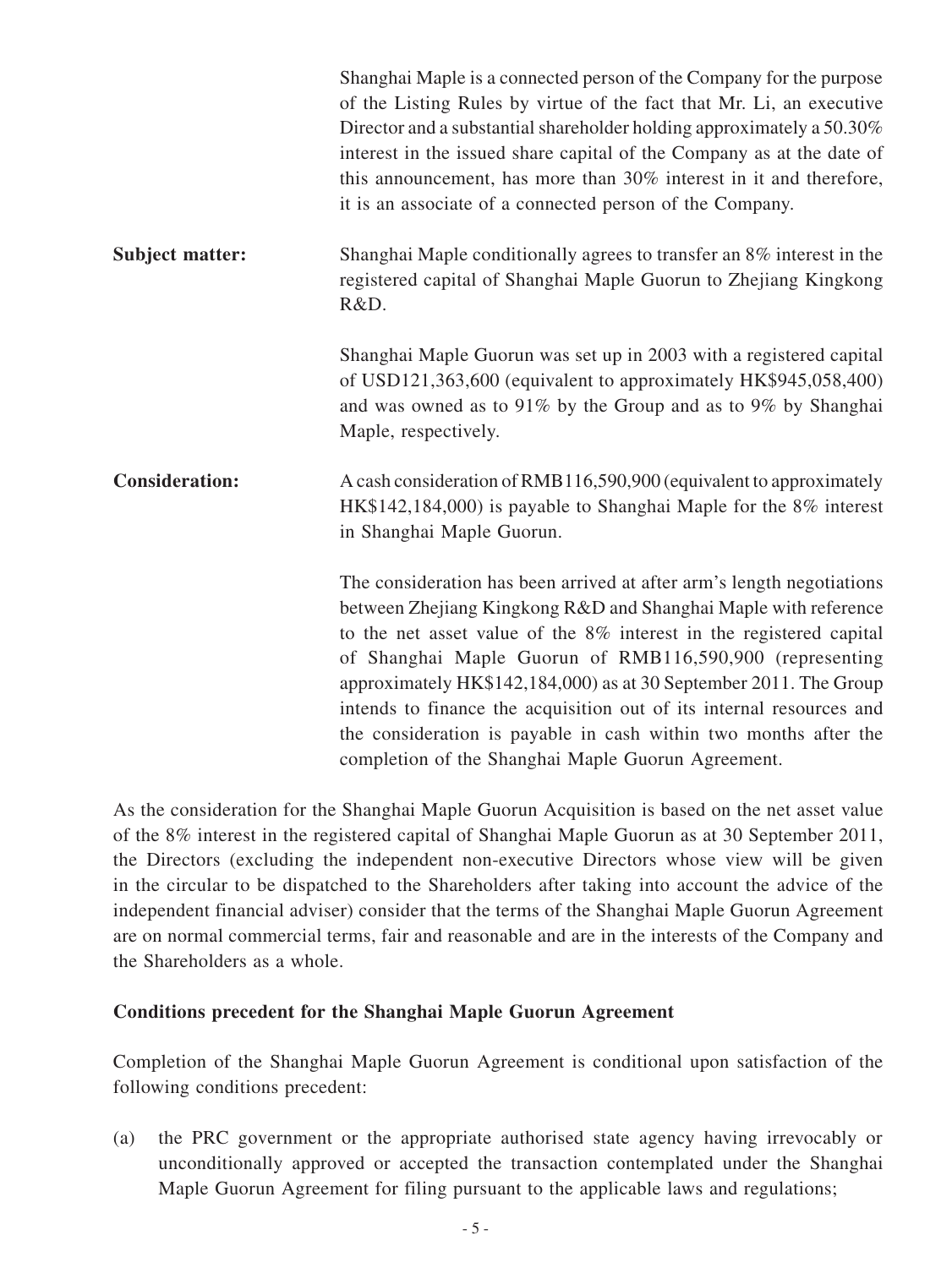- (b) the change in the shareholding structure of Shanghai Maple Guorun has been registered with the relevant approval department for foreign investment enterprise and State Administration for Industry and Commerce with jurisdiction over Shanghai Maple Guorun;
- (c) Shanghai Maple Guorun being issued with the approval certificate of foreign investment enterprise and the new corporate business license;
- (d) the approval of the transaction contemplated under the Shanghai Maple Guorun Agreement by all other relevant government authorities and third parties (such as the relevant commercial lender, etc.);
- (e) the approval of the Independent Shareholders of the Company in the EGM for the transaction contemplated under the Shanghai Maple Guorun Agreement; and
- (f) the representations and warranties remaining true and accurate in all material aspects.

Zhejiang Kingkong R&D may at any time waive condition (f) by written notice to Shanghai Maple before completion of the Shanghai Maple Guorun Agreement.

If the above conditions are not satisfied or waived by 31 March 2012 (or such later date as the parties may agree in writing), the Shanghai Maple Guorun Agreement will terminate and none of the parties to the Shanghai Maple Guorun Agreement will have any claim or liability hereunder to the other party to the Shanghai Maple Guorun Agreement.

#### **(III) The Zhejiang Kingkong Agreement**

| Date:                  | 25 November 2011                                                                                                                                                                                                                                                                                                                                                                                                                  |
|------------------------|-----------------------------------------------------------------------------------------------------------------------------------------------------------------------------------------------------------------------------------------------------------------------------------------------------------------------------------------------------------------------------------------------------------------------------------|
| <b>Parties:</b>        | Zhejiang Fulin Guorun, as the transferee;<br>Zhejiang Haoqing, as the transferor<br>Zhejiang Fulin Guorun is an indirect wholly-owned subsidiary of the<br>Company.                                                                                                                                                                                                                                                               |
|                        | Zhejiang Haoqing is a connected person of the Company for the<br>purpose of the Listing Rules by virtue of the fact that Mr. Li, an<br>executive Director and a substantial shareholder holding approximately<br>a 50.30% interest in the issued share capital of the Company as at<br>the date of this announcement, has more than 30% interest in it and<br>therefore, it is an associate of a connected person of the Company. |
| <b>Subject matter:</b> | Zhejiang Haoqing conditionally agrees to transfer an 8% interest in the<br>registered capital of Zhejiang Kingkong to Zhejiang Fulin Guorun.                                                                                                                                                                                                                                                                                      |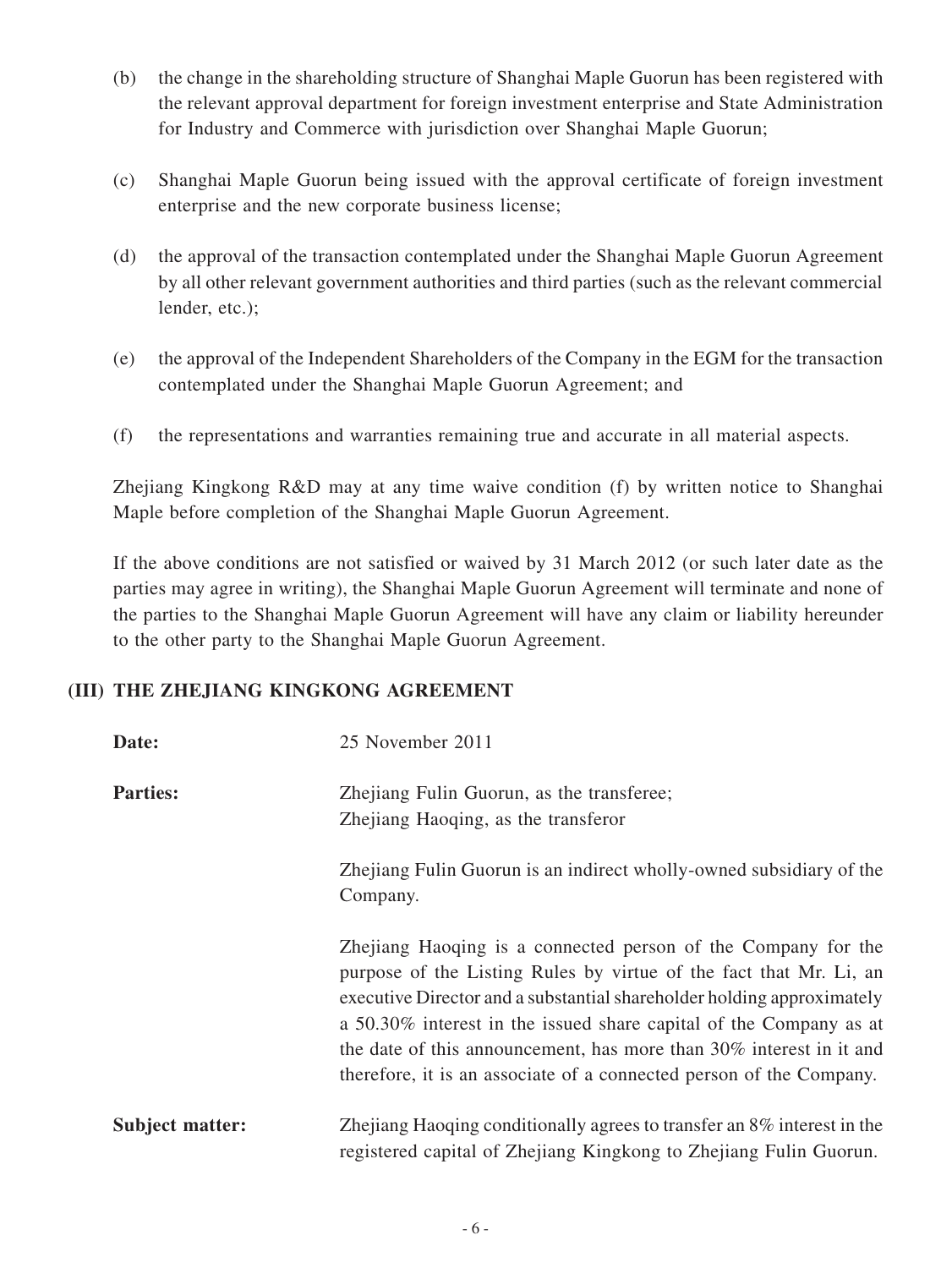Zhejiang Kingkong was set up in 2006 with a registered capital of RMB413,000,000 (equivalent to approximately HK\$503,658,500) and was owned as to 91% by the Group and as to 9% by Zhejiang Haoqing, respectively. **Consideration:** A cash consideration of RMB162,805,100 (equivalent to approximately HK\$198,542,800) is payable to Zhejiang Haoqing for the 8% interest in Zhejiang Kingkong. The consideration has been arrived at after arm's length negotiations between Zhejiang Fulin Guorun and Zhejiang Haoqing with reference to the net asset value of the 8% interest in the registered capital of Zhejiang Kingkong of RMB162,805,100 (representing approximately HK\$198,542,800) as at 30 September 2011. The Group intends to finance the acquisition out of its internal resources and the consideration is payable in cash within two months after the

As the consideration for the Zhejiang Kingkong Acquisition is based on the net asset value of the 8% interest in the registered capital of Zhejiang Kingkong as at 30 September 2011, the Directors (excluding the independent non-executive Directors whose view will be given in the circular to be dispatched to the Shareholders after taking into account the advice of the independent financial adviser) consider that the terms of the Zhejiang Kingkong Agreement are on normal commercial terms, fair and reasonable and are in the interests of the Company and the Shareholders as a whole.

completion of the Zhejiang Kingkong Agreement.

#### **Conditions precedent for the Zhejiang Kingkong Agreement**

Completion of the Zhejiang Kingkong Agreement is conditional upon satisfaction of the following conditions precedent:

- (a) the PRC government or the appropriate authorised state agency having irrevocably or unconditionally approved or accepted the transaction contemplated under the Zhejiang Kingkong Agreement for filing pursuant to the applicable laws and regulations;
- (b) the change in the shareholding structure of Zhejiang Kingkong has been registered with the relevant approval department for foreign investment enterprise and State Administration for Industry and Commerce with jurisdiction over Zhejiang Kingkong;
- (c) Zhejiang Kingkong being issued with the approval certificate of foreign investment enterprise and the new corporate business license;
- (d) the approval of the transaction contemplated under the Zhejiang Kingkong Agreement by all other relevant government authorities and third parties (such as the relevant commercial lender, etc.);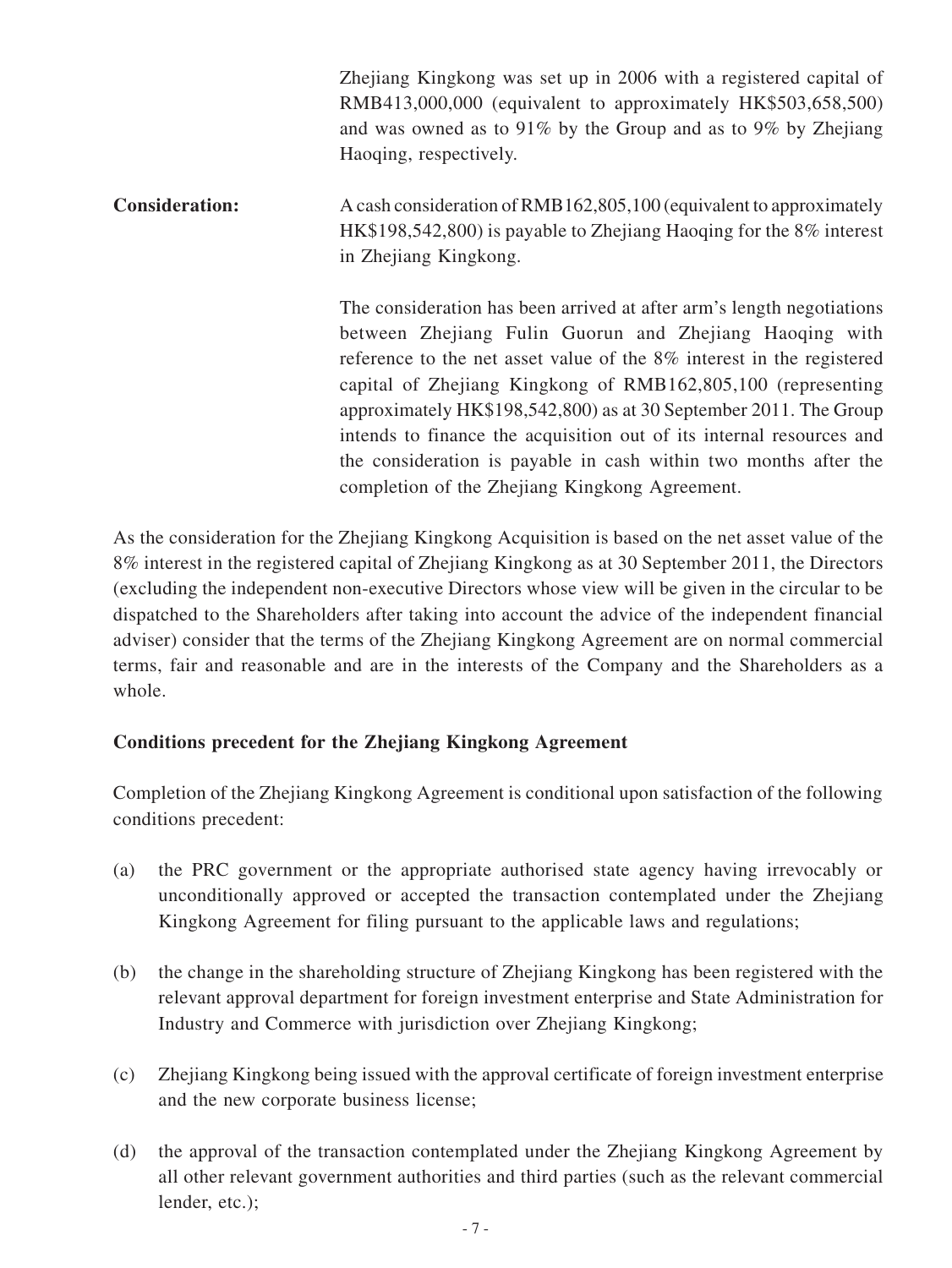- (e) the approval of the Independent Shareholders of the Company in the EGM for the transaction contemplated under the Zhejiang Kingkong Agreement; and
- (f) the representations and warranties remaining true and accurate in all material aspects.

Zhejiang Fulin Guorun may at any time waive condition (f) by written notice to Zhejiang Haoqing before completion of the Zhejiang Kingkong Agreement.

If the above conditions are not satisfied or waived by 31 March 2012 (or such later date as the parties may agree in writing), the Zhejiang Kingkong Agreement will terminate and none of the parties to the Zhejiang Kingkong Agreement will have any claim or liability hereunder to the other party to the Zhejiang Kingkong Agreement.

#### **(IV) The Zhejiang Ruhoo Agreement**

| Date:                  | 25 November 2011                                                                                                                                                                                                                                                                                                                                                                                                                  |
|------------------------|-----------------------------------------------------------------------------------------------------------------------------------------------------------------------------------------------------------------------------------------------------------------------------------------------------------------------------------------------------------------------------------------------------------------------------------|
| <b>Parties:</b>        | Zhejiang Fulin Guorun, as the transferee;<br>Zhejiang Haoqing, as the transferor                                                                                                                                                                                                                                                                                                                                                  |
|                        | Zhejiang Fulin Guorun is an indirect wholly-owned subsidiary of the<br>Company.                                                                                                                                                                                                                                                                                                                                                   |
|                        | Zhejiang Haoqing is a connected person of the Company for the<br>purpose of the Listing Rules by virtue of the fact that Mr. Li, an<br>executive Director and a substantial shareholder holding approximately<br>a 50.30% interest in the issued share capital of the Company as at<br>the date of this announcement, has more than 30% interest in it and<br>therefore, it is an associate of a connected person of the Company. |
| <b>Subject matter:</b> | Zhejiang Haoqing conditionally agrees to transfer an 8% interest in<br>the registered capital of Zhejiang Ruhoo to Zhejiang Fulin Guorun.                                                                                                                                                                                                                                                                                         |
|                        | Zhejiang Ruhoo was set up in 2006 with a registered capital of<br>RMB418,677,000 (equivalent to approximately HK\$510,581,700)<br>and was owned as to 91% by the Group and as to 9% by Zhejiang<br>Haoqing, respectively.                                                                                                                                                                                                         |
| <b>Consideration:</b>  | A cash consideration of RMB52,581,400 (equivalent to approximately<br>HK\$64,123,700) is payable to Zhejiang Haoqing for the 8% interest<br>in Zhejiang Ruhoo.                                                                                                                                                                                                                                                                    |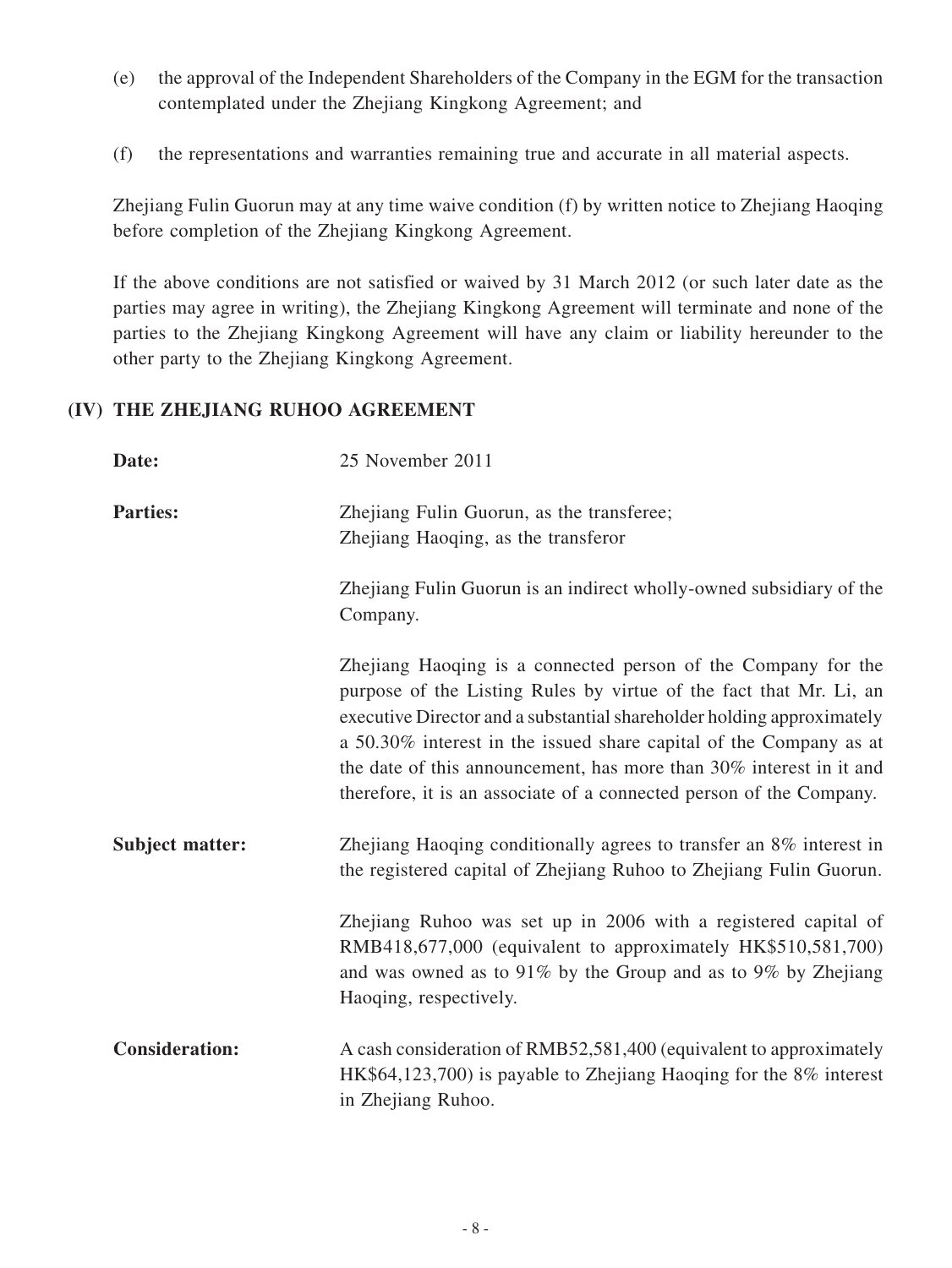The consideration has been arrived at after arm's length negotiations between Zhejiang Fulin Guorun and Zhejiang Haoqing with reference to the net asset value of the 8% interest in the registered capital of Zhejiang Ruhoo of RMB52,581,400 (representing approximately HK\$64,123,700) as at 30 September 2011. The Group intends to finance the acquisition out of its internal resources and the consideration is payable in cash within two months after the completion of the Zhejiang Ruhoo Agreement.

As the consideration for the Zhejiang Ruhoo Acquisition is based on the net asset value of the 8% interest in the registered capital of Zhejiang Ruhoo as at 30 September 2011, the Directors (excluding the independent non-executive Directors whose view will be given in the circular to be dispatched to the Shareholders after taking into account the advice of the independent financial adviser) consider that the terms of the Zhejiang Ruhoo Agreement are on normal commercial terms, fair and reasonable and are in the interests of the Company and the Shareholders as a whole.

#### **Conditions precedent for the Zhejiang Ruhoo Agreement**

Completion of the Zhejiang Ruhoo Agreement is conditional upon satisfaction of the following conditions precedent:

- (a) the PRC government or the appropriate authorised state agency having irrevocably or unconditionally approved or accepted the transaction contemplated under the Zhejiang Ruhoo Agreement for filing pursuant to the applicable laws and regulations;
- (b) the change in the shareholding structure of Zhejiang Ruhoo has been registered with the relevant approval department for foreign investment enterprise and State Administration for Industry and Commerce with jurisdiction over Zhejiang Ruhoo;
- (c) Zhejiang Ruhoo being issued with the approval certificate of foreign investment enterprise and the new corporate business license;
- (d) the approval of the transaction contemplated under the Zhejiang Ruhoo Agreement by all other relevant government authorities and third parties (such as the relevant commercial lender, etc.);
- (e) the approval of the Independent Shareholders of the Company in the EGM for the transaction contemplated under the Zhejiang Ruhoo Agreement; and
- (f) the representations and warranties remaining true and accurate in all material aspects.

Zhejiang Fulin Guorun may at any time waive condition (f) by written notice to Zhejiang Haoqing before completion of the Zhejiang Ruhoo Agreement.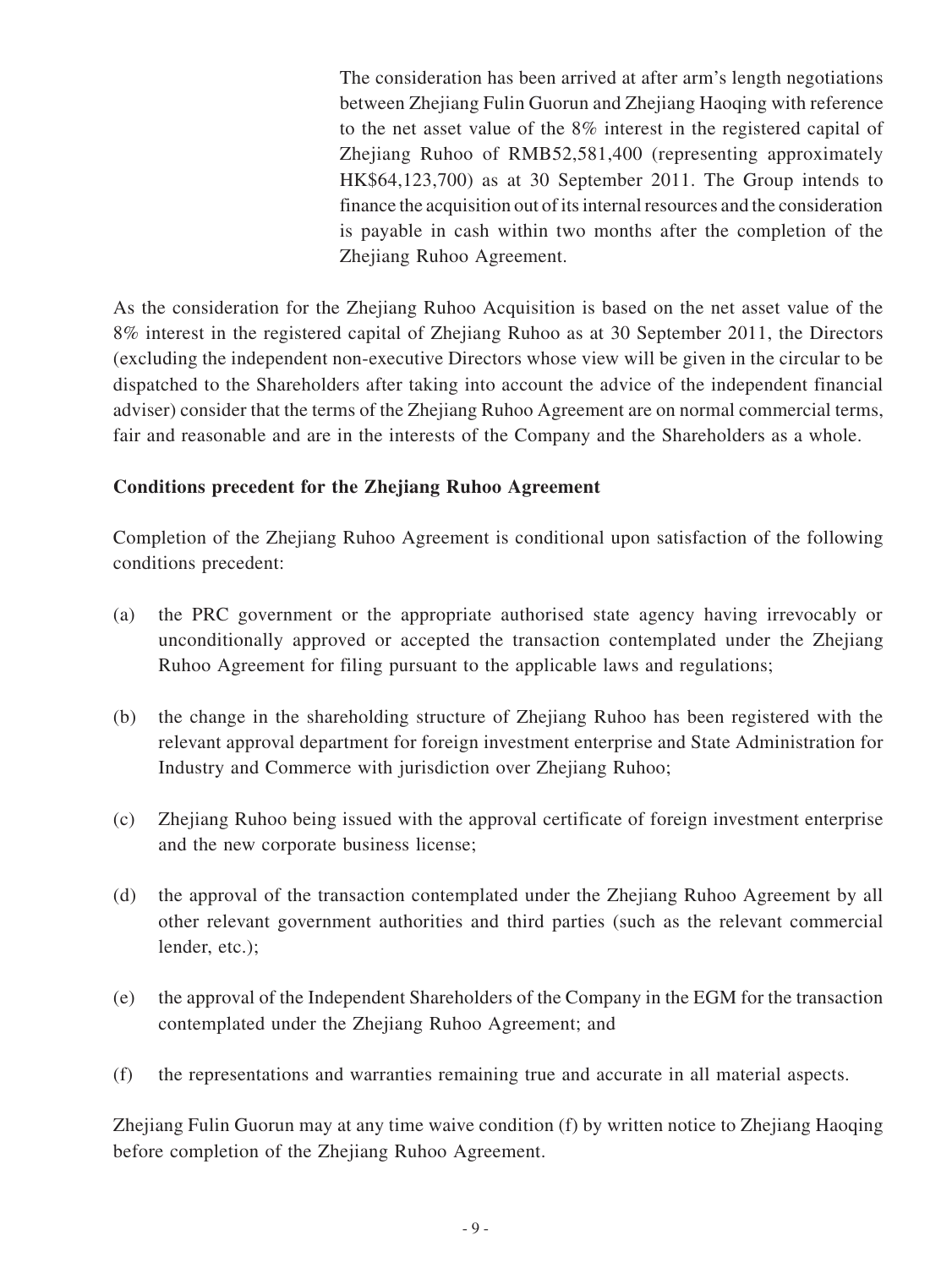If the above conditions are not satisfied or waived by 31 March 2012 (or such later date as the parties may agree in writing), the Zhejiang Ruhoo Agreement will terminate and none of the parties to the Zhejiang Ruhoo Agreement will have any claim or liability hereunder to the other party to the Zhejiang Ruhoo Agreement.

## **(V) The Hunan Geely Agreement**

| Date:                  | 25 November 2011                                                                                                                                                                                                                                                                                                                                                                                                                                                                                                                 |
|------------------------|----------------------------------------------------------------------------------------------------------------------------------------------------------------------------------------------------------------------------------------------------------------------------------------------------------------------------------------------------------------------------------------------------------------------------------------------------------------------------------------------------------------------------------|
| <b>Parties:</b>        | Zhejiang Fulin Guorun, as the transferee;<br>Zhejiang Haoqing, as the transferor                                                                                                                                                                                                                                                                                                                                                                                                                                                 |
|                        | Zhejiang Fulin Guorun is an indirect wholly-owned subsidiary of the<br>Company.                                                                                                                                                                                                                                                                                                                                                                                                                                                  |
|                        | Zhejiang Haoqing is a connected person of the Company for the<br>purpose of the Listing Rules by virtue of the fact that Mr. Li, an<br>executive Director and a substantial shareholder holding approximately<br>a 50.30% interest in the issued share capital of the Company as at<br>the date of this announcement, has more than 30% interest in it and<br>therefore, it is an associate of a connected person of the Company.                                                                                                |
| <b>Subject matter:</b> | Zhejiang Haoqing conditionally agrees to transfer an 8% interest in<br>the registered capital of Hunan Geely to Zhejiang Fulin Guorun.                                                                                                                                                                                                                                                                                                                                                                                           |
|                        | Hunan Geely was set up in 2007 with a registered capital of<br>USD88,516,570 (equivalent to approximately HK\$689,278,500)<br>and was owned as to 91% by the Group and as to 9% by Zhejiang<br>Haoqing, respectively.                                                                                                                                                                                                                                                                                                            |
| <b>Consideration:</b>  | A cash consideration of RMB135,009,700 (equivalent to approximately<br>HK\$164,646,000) is payable to Zhejiang Haoqing for the 8% interest<br>in Hunan Geely.                                                                                                                                                                                                                                                                                                                                                                    |
|                        | The consideration has been arrived at after arm's length negotiations<br>between Zhejiang Fulin Guorun and Zhejiang Haoqing with reference<br>to the net asset value of the 8% interest in the registered capital<br>of Hunan Geely of RMB135,009,700 (representing approximately<br>HK\$164,646,000) as at 30 September 2011. The Group intends<br>to finance the acquisition out of its internal resources and the<br>consideration is payable in cash within two months after the completion<br>of the Hunan Geely Agreement. |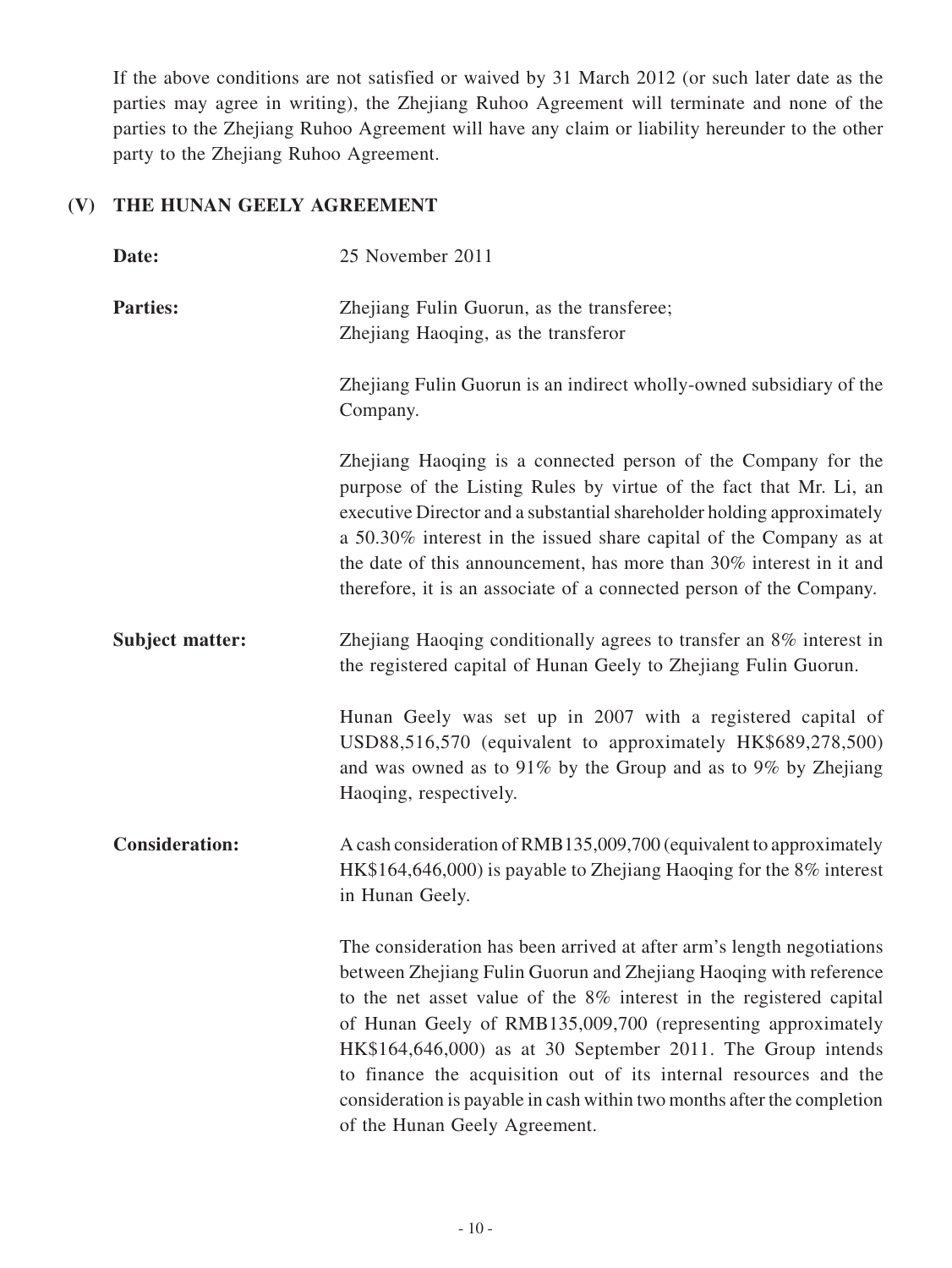As the consideration for the Hunan Geely Acquisition is based on the net asset value of the 8% interest in the registered capital of Hunan Geely as at 30 September 2011, the Directors (excluding the independent non-executive Directors whose view will be given in the circular to be dispatched to the Shareholders after taking into account the advice of the independent financial adviser) consider that the terms of the Hunan Geely Agreement are on normal commercial terms, fair and reasonable and are in the interests of the Company and the Shareholders as a whole.

#### **Conditions precedent for the Hunan Geely Agreement**

Completion of the Hunan Geely Agreement is conditional upon satisfaction of the following conditions precedent:

- (a) the PRC government or the appropriate authorised state agency having irrevocably or unconditionally approved or accepted the transaction contemplated under the Hunan Geely Agreement for filing pursuant to the applicable laws and regulations;
- (b) the change in the shareholding structure of Hunan Geely has been registered with the relevant approval department for foreign investment enterprise and State Administration for Industry and Commerce with jurisdiction over Hunan Geely;
- (c) Hunan Geely being issued with the approval certificate of foreign investment enterprise and the new corporate business license;
- (d) the approval of the transaction contemplated under the Hunan Geely Agreement by all other relevant government authorities and third parties (such as the relevant commercial lender, etc.);
- (e) the approval of the Independent Shareholders of the Company in the EGM for the transaction contemplated under the Hunan Geely Agreement; and
- (f) the representations and warranties remaining true and accurate in all material aspects.

Zhejiang Fulin Guorun may at any time waive condition (f) by written notice to Zhejiang Haoqing before completion of the Hunan Geely Agreement.

If the above conditions are not satisfied or waived by 31 March 2012 (or such later date as the parties may agree in writing), the Hunan Geely Agreement will terminate and none of the parties to the Hunan Geely Agreement will have any claim or liability hereunder to the other party to the Hunan Geely Agreement.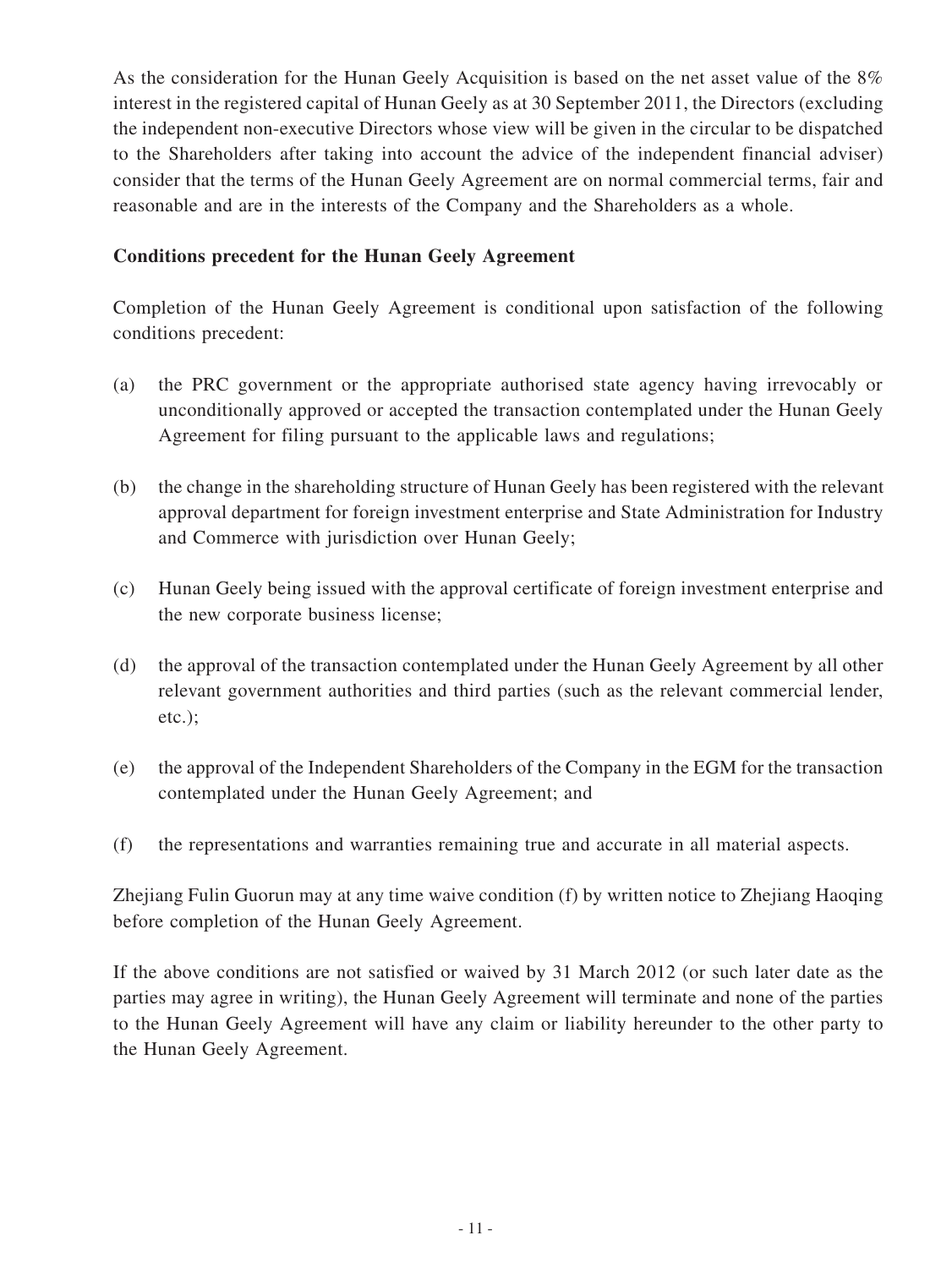## **FINANCIAL INFORMATION ON ZHEJIANG JIRUN, SHANGHAI MAPLE GUORUN, ZHEJIANG KINGKONG, ZHEJIANG RUHOO AND HUNAN GEELY**

The audited financial information of Zhejiang Jirun for the two financial years ended 31 December 2010 prepared in accordance with the Hong Kong Financial Reporting Standards ("HKFRSs") is set out below:

|                                   | For the year ended | For the year ended      |
|-----------------------------------|--------------------|-------------------------|
|                                   | 31 December 2010   | 31 December 2009        |
|                                   | (RMB)              | (RMB)                   |
| <b>Profit before taxation and</b> | 795,925,900        | 514,239,500             |
| extraordinary items               | (Approximately     | (Approximately)         |
|                                   | HK\$970,641,300)   | HK\$627,121,300)        |
| Profit after taxation and         | 666,897,800        | 456,697,000             |
| extraordinary items               | (Approximately     | (Approximately)         |
|                                   | HK\$813,290,000)   | HK\$556,947,600)        |
|                                   | As at              | As at                   |
|                                   | 31 December 2010   | <b>31 December 2009</b> |
|                                   | (RMB)              | (RMB)                   |
| Net asset value as at             | 4,006,249,800      | 2,625,809,200           |
| 31 December 2009 and              | (Approximately     | (Approximately          |
| 2010, respectively                | HK\$4,885,670,500) | HK\$3,202,206,300)      |

The audited financial information of Shanghai Maple Guorun for the two financial years ended 31 December 2010 prepared in accordance with the HKFRSs is set out below:

|                            | For the year ended        | For the year ended        |
|----------------------------|---------------------------|---------------------------|
|                            | 31 December 2010<br>(RMB) | 31 December 2009<br>(RMB) |
|                            |                           |                           |
| Profit before taxation and | 299,867,800               | 101,297,600               |
| extraordinary items        | (Approximately)           | (Approximately)           |
|                            | HK\$365,692,400)          | HK\$123,533,700)          |
| Profit after taxation and  | 264,109,900               | 73,828,600                |
| extraordinary items        | (Approximately)           | (Approximately)           |
|                            | HK\$322,085,200)          | HK\$90,034,900)           |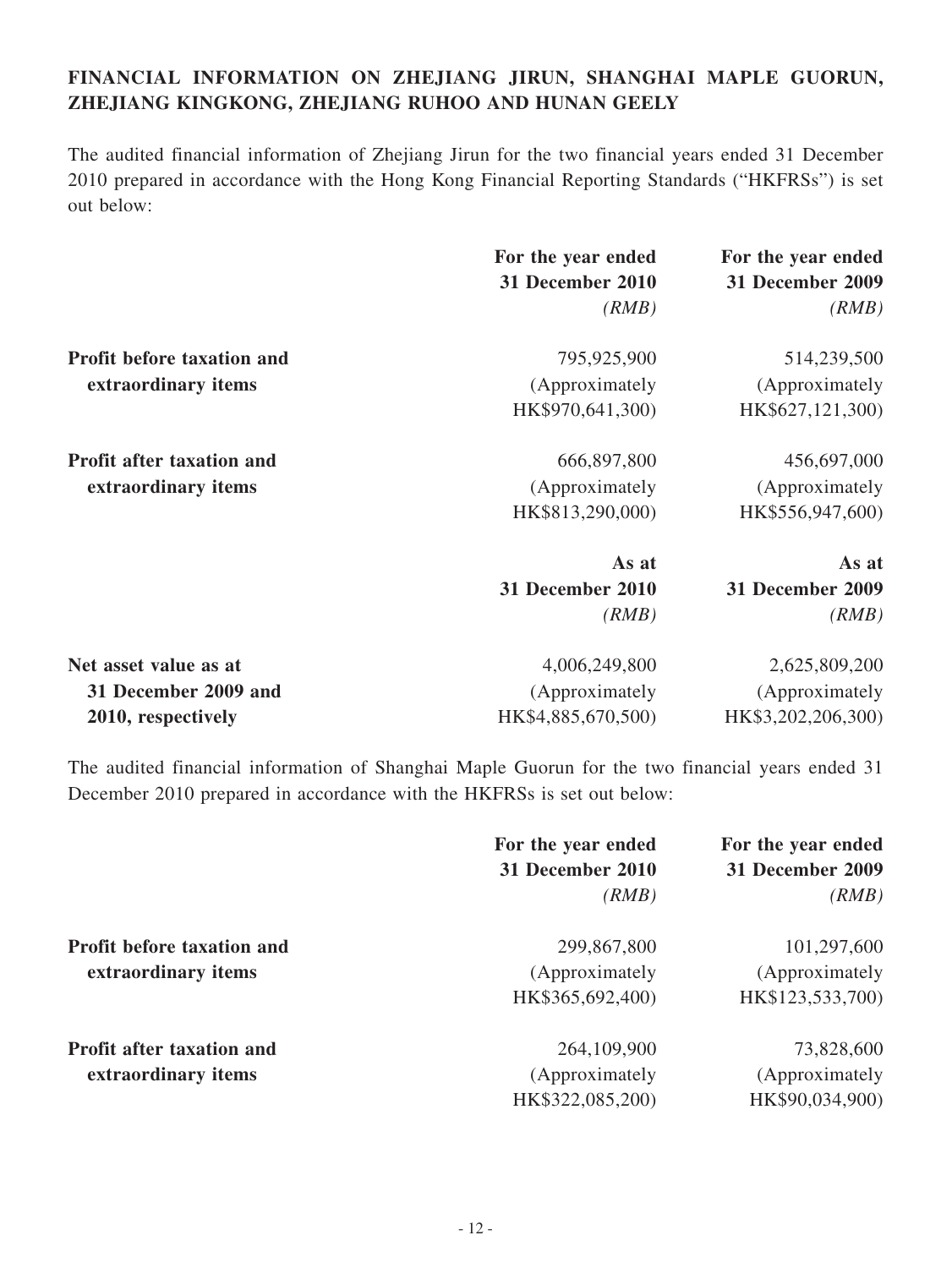|                       | As at<br>31 December 2010<br>(RMB) | As at<br>31 December 2009<br>(RMB) |
|-----------------------|------------------------------------|------------------------------------|
|                       |                                    |                                    |
|                       |                                    |                                    |
| Net asset value as at | 1,271,414,200                      | 859,843,000                        |
| 31 December 2009 and  | (Approximately)                    | (Approximately)                    |
| 2010, respectively    | HK\$1,550,505,100)                 | HK\$1,048,589,000)                 |

The audited financial information of Zhejiang Kingkong for the two financial years ended 31 December 2010 prepared in accordance with the HKFRSs is set out below:

|                                  | For the year ended<br><b>31 December 2010</b><br>(RMB) | For the year ended<br>31 December 2009<br>(RMB) |
|----------------------------------|--------------------------------------------------------|-------------------------------------------------|
|                                  |                                                        |                                                 |
| Profit before taxation and       | 505,033,600                                            | 599,302,200                                     |
| extraordinary items              | (Approximately                                         | (Approximately)                                 |
|                                  | HK\$615,894,600)                                       | HK\$730,856,300)                                |
| <b>Profit after taxation and</b> | 440,075,500                                            | 523,904,400                                     |
| extraordinary items              | (Approximately                                         | (Approximately)                                 |
|                                  | HK\$536,677,400)                                       | HK\$638,907,800)                                |
|                                  | As at                                                  | As at                                           |
|                                  | 31 December 2010                                       | 31 December 2009                                |
|                                  | (RMB)                                                  | (RMB)                                           |
| Net asset value as at            | 1,818,795,700                                          | 1,200,537,500                                   |
| 31 December 2009 and             | (Approximately                                         | (Approximately                                  |
| 2010, respectively               | HK\$2,218,043,500)                                     | HK\$1,464,070,100)                              |

The audited financial information of Zhejiang Ruhoo for the two financial years ended 31 December 2010 prepared in accordance with the HKFRSs is set out below:

|                                                          | For the year ended<br>31 December 2010           | For the year ended<br>31 December 2009           |
|----------------------------------------------------------|--------------------------------------------------|--------------------------------------------------|
|                                                          | (RMB)                                            | (RMB)                                            |
| <b>Profit before taxation and</b><br>extraordinary items | 70,439,700<br>(Approximately)<br>HK\$85,902,100) | 29,768,500<br>(Approximately)<br>HK\$36,303,000) |
| <b>Profit after taxation and</b><br>extraordinary items  | 57,648,300<br>(Approximately)<br>HK\$70,302,800) | 26,482,200<br>(Approximately)<br>HK\$32,295,400) |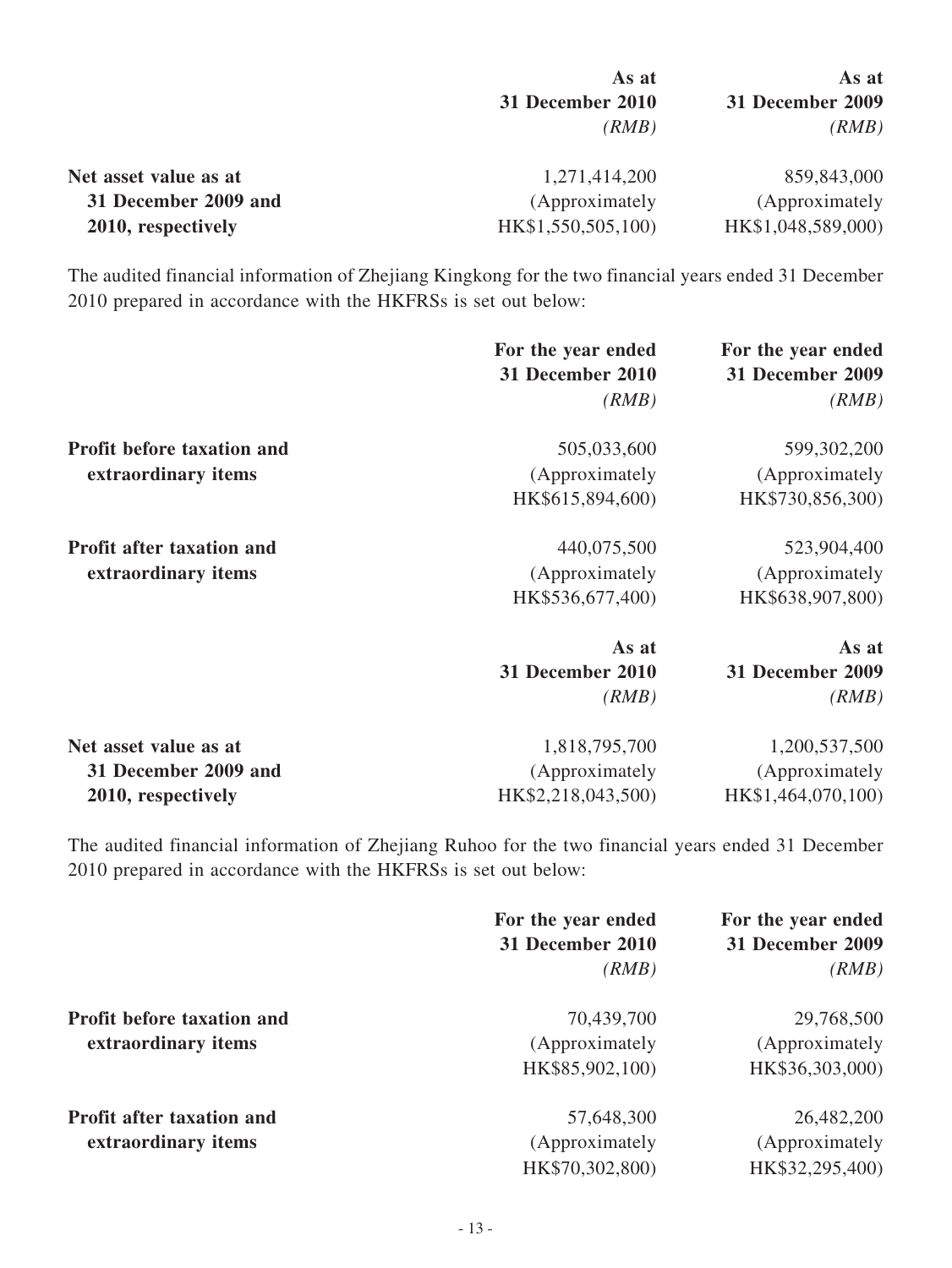|                       | As at<br>31 December 2010<br>(RMB) | As at<br>31 December 2009<br>(RMB) |
|-----------------------|------------------------------------|------------------------------------|
|                       |                                    |                                    |
|                       |                                    |                                    |
| Net asset value as at | 575,380,400                        | 493,702,100                        |
| 31 December 2009 and  | (Approximately                     | (Approximately)                    |
| 2010, respectively    | HK\$701,683,400)                   | HK\$602,075,700)                   |

The audited financial information of Hunan Geely for the two financial years ended 31 December 2010 prepared in accordance with the HKFRSs is set out below:

|                                  | For the year ended<br>31 December 2010 | For the year ended<br>31 December 2009 |
|----------------------------------|----------------------------------------|----------------------------------------|
|                                  | (RMB)                                  | (RMB)                                  |
| Profit before taxation and       | 642,183,800                            | 401,432,700                            |
| extraordinary items              | (Approximately                         | (Approximately)                        |
|                                  | HK\$783,151,000)                       | HK\$489,552,100)                       |
| <b>Profit after taxation and</b> | 575,061,200                            | 350,803,600                            |
| extraordinary items              | (Approximately                         | (Approximately                         |
|                                  | HK\$701,294,100)                       | HK\$427,809,300)                       |
|                                  | As at                                  | As at                                  |
|                                  | 31 December 2010                       | <b>31 December 2009</b>                |
|                                  | (RMB)                                  | (RMB)                                  |
| Net asset value as at            | 1,539,582,300                          | 530, 301, 700                          |
| 31 December 2009 and             | (Approximately                         | (Approximately)                        |
| 2010, respectively               | HK\$1,877,539,400)                     | HK\$646,709,400)                       |

#### **REASONS FOR AND BENEFITS OF ENTERING INTO THE CONNECTED TRANSACTIONS**

The Group is principally engaged in the research and development, manufacturing and trading of automobiles, automobile parts and related automobile components, and investment holding.

Geely Holding and its subsidiaries are principally engaged in the sales of automobiles and related parts and components wholesale and retail businesses.

Each of Zhejiang Geely, Shanghai Maple and Zhejiang Haoqing is principally engaged in the manufacturing and sales of automobiles and related components, and manufacturing of air-conditioning related parts.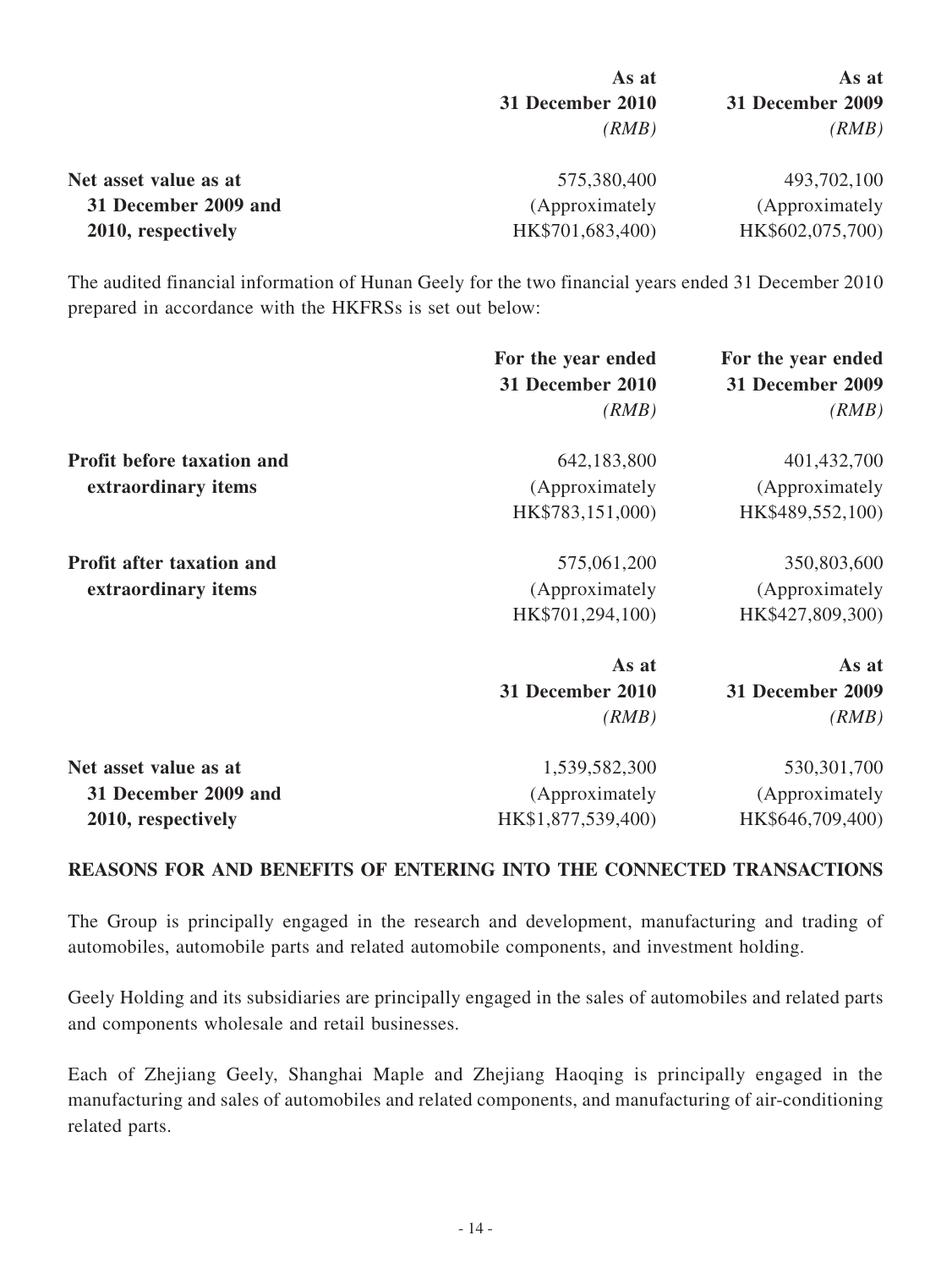The Group has been focusing on manufacturing and sales of automobile and automobile parts and streamlining its corporate structure over the past few years, aiming at further improving its operating efficiency and enhancing the transparency of the Group. As at the date of this announcement, each of the Group's five key operating subsidiaries, namely Zhejiang Jirun, Shanghai Maple Guorun, Zhejiang Kingkong, Zhejiang Ruhoo and Hunan Geely, is an indirect 91%-owned subsidiary of the Company. Upon completion of the Agreements, each of these five key operating subsidiaries will be accounted for as an indirect 99%-owned subsidiary of the Group. As the consideration for the Acquisitions is determined based on the aggregated net asset values of the 8% interests in these five key operating subsidiaries, the Directors (excluding the independent non-executive Directors whose view will be given in the circular to be dispatched to the Shareholders after taking into account the advice of the independent financial adviser) believe that this is an attractive opportunity for the Group to increase its interests in these five key operating subsidiaries which will further improve profitability of the Group and thus return to the Shareholders.

Given the above, the Directors (excluding the independent non-executive Directors whose view will be given in the circular to be dispatched to the Shareholders after taking into account the advice of the independent financial adviser) consider that the terms of the Agreements are on normal commercial terms, fair and reasonable and in the interests of the Company and the Shareholders as a whole.

#### **LISTING RULES IMPLICATIONS AND APPROVAL BY INDEPENDENT SHAREHOLDERS**

Each of Zhejiang Geely, Shanghai Maple and Zhejiang Haoqing is a connected person of the Company for the purpose of the Listing Rules by virtue of the fact that Mr. Li, an executive Director and a substantial shareholder holding approximately a 50.30% interest in the issued share capital of the Company as at the date of this announcement, has more than 30% interest in each of them and therefore, each of them is an associate of a connected person of the Company. Accordingly, the transactions contemplated under the Agreements constitute connected transactions of the Company pursuant to Rule 14A.13 of the Listing Rules. Under Chapter 14A of the Listing Rules, as the applicable percentage ratios (other than the profits ratio) for the Agreements in aggregate exceed 5%, the Connected Transactions are subject to the reporting, announcement and the independent shareholders' approval requirements under the Listing Rules. Mr. Li is considered to have a material interest in the Connected Transactions by virtue of his interests in Zhejiang Geely, Shanghai Maple and Zhejiang Haoqing, and has abstained from voting on the Board resolution for approving the transactions contemplated under the Agreements. Further, as the applicable percentage ratios for the Agreements in aggregate exceed 5% but are less than 25%, the Acquisitions also constitute discloseable transactions for the Company under Chapter 14 of the Listing Rules.

An Independent Board Committee has been appointed to advise the Independent Shareholders in respect of the terms of the Agreements. An independent financial adviser has also been appointed to advise the Independent Board Committee and the Independent Shareholders in this regard.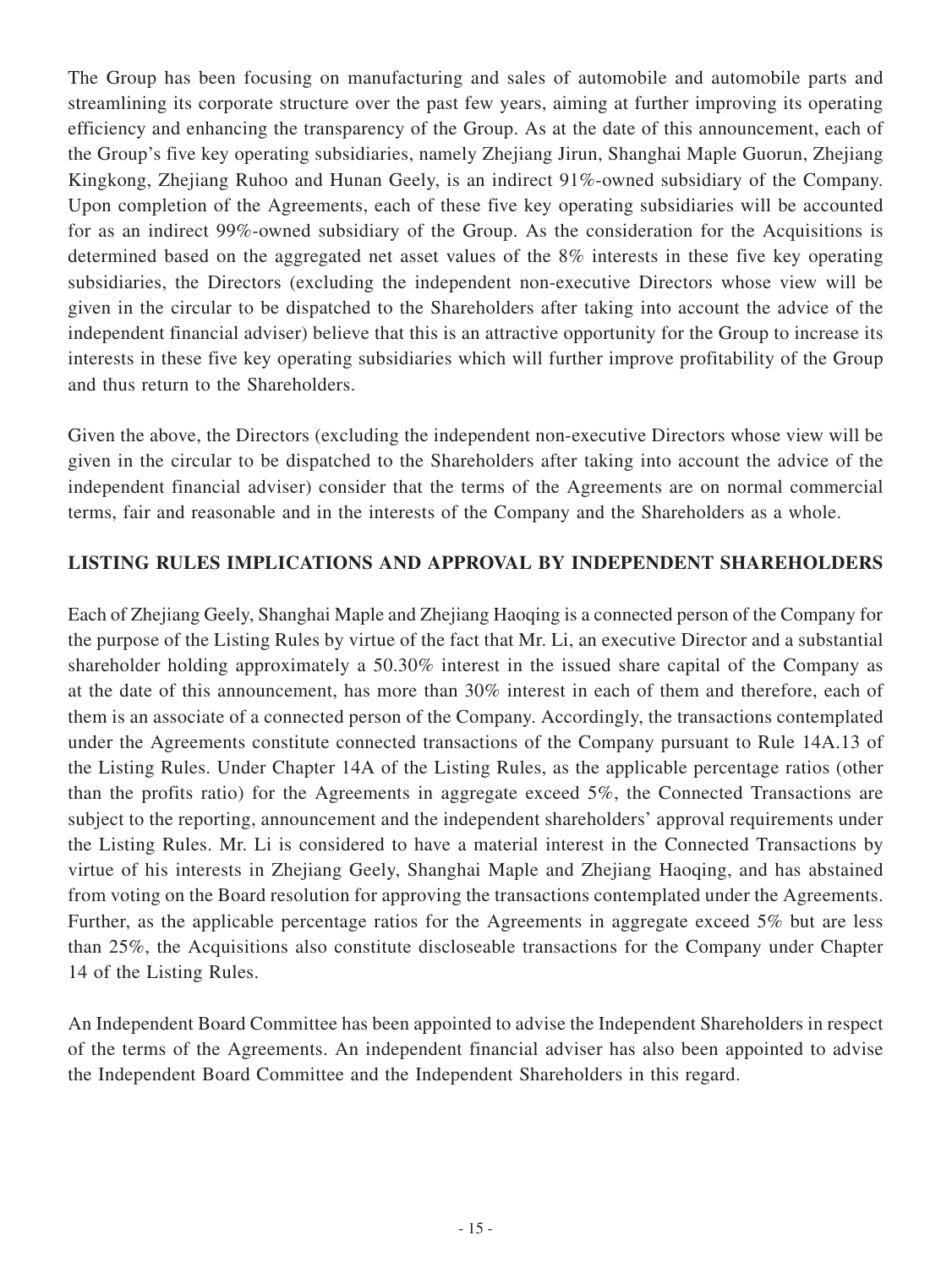A circular containing, among other things, (i) further details of the Agreements; (ii) a letter of advice from the independent financial adviser to the Independent Board Committee and the Independent Shareholders; (iii) the recommendation from the Independent Board Committee to the Independent Shareholders, together with (iv) the notice of the EGM will be despatched to the Shareholders on or before 12 December 2011.

#### **DEFINITIONS**

In this announcement, the following expressions have the meanings set out below unless the context requires otherwise:

| "Acquisitions"           | together, the Zhejiang Jirun Acquisition, the Shanghai Maple<br>Guorun Acquisition, the Zhejiang Kingkong Acquisition,<br>the Zhejiang Ruhoo Acquisition and the Hunan Geely<br>Acquisition                                                                                                                                                                                                                                                                        |
|--------------------------|--------------------------------------------------------------------------------------------------------------------------------------------------------------------------------------------------------------------------------------------------------------------------------------------------------------------------------------------------------------------------------------------------------------------------------------------------------------------|
| "Agreements"             | together, the Zhejiang Jirun Agreement, the Shanghai Maple<br>Guorun Agreement, the Zhejiang Kingkong Agreement, the<br>Zhejiang Ruhoo Agreement and the Hunan Geely Agreement                                                                                                                                                                                                                                                                                     |
| "associates"             | has the meaning ascribed to it in the Listing Rules                                                                                                                                                                                                                                                                                                                                                                                                                |
| "Board"                  | the board of Directors                                                                                                                                                                                                                                                                                                                                                                                                                                             |
| "Company"                | Geely Automobile Holdings Limited, a company incorporated<br>in the Cayman Islands with limited liability whose shares are<br>listed on the main board of the Stock Exchange                                                                                                                                                                                                                                                                                       |
| "Connected Transactions" | collectively, the transactions contemplated under the Zhejiang<br>Jirun Agreement, the Shanghai Maple Guorun Agreement, the<br>Zhejiang Kingkong Agreement, the Zhejiang Ruhoo Agreement<br>and the Hunan Geely Agreement                                                                                                                                                                                                                                          |
| " $Directory$ "          | the director(s) of the Company                                                                                                                                                                                                                                                                                                                                                                                                                                     |
| "EGM"                    | an extraordinary general meeting of the Company to be convened<br>to approve the Agreements                                                                                                                                                                                                                                                                                                                                                                        |
| "Geely Holding"          | 浙江吉利控股集團有限公司 (Zhejiang Geely Holding Group<br>Company Limited), a private limited liability company<br>incorporated in Zhejiang Province, the PRC, and is owned as<br>to 90% by Mr. Li and as to 10% by Mr. Li Xing Xing, the son<br>of Mr. Li, respectively as at the date of this announcement; Geely<br>Holding and its subsidiaries are principally engaged in the sales<br>of automobiles and related parts and components wholesale and<br>retail businesses |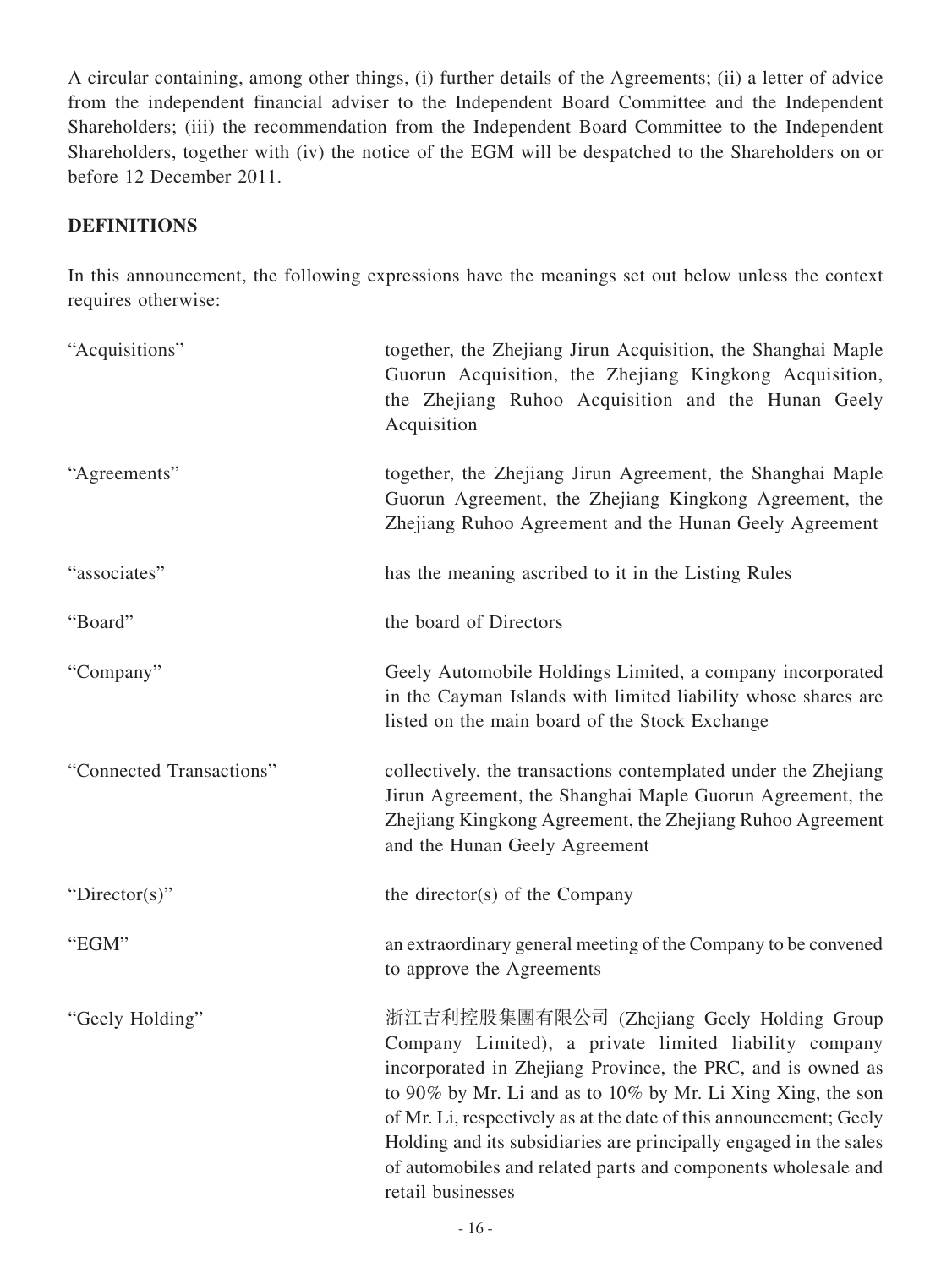| "Group"                       | the Company and its subsidiaries                                                                                                                                                                                                                                                                                                                                                                                           |
|-------------------------------|----------------------------------------------------------------------------------------------------------------------------------------------------------------------------------------------------------------------------------------------------------------------------------------------------------------------------------------------------------------------------------------------------------------------------|
| "HK\$"                        | Hong Kong dollar, the lawful currency of Hong Kong                                                                                                                                                                                                                                                                                                                                                                         |
| "Hong Kong"                   | the Hong Kong Special Administrative Region of the PRC                                                                                                                                                                                                                                                                                                                                                                     |
| "Hunan Geely"                 | 湖南吉利汽車部件有限公司 (Hunan Geely Automobile<br>Components Company Limited), a sino-foreign joint venture<br>company established in the PRC with limited liability and is an<br>indirect 91%-owned subsidiary of the Company as at the date<br>of this announcement; Hunan Geely is principally engaged in<br>the research, development, production, marketing and sales of<br>sedans and related automobile components in the PRC |
| "Hunan Geely Acquisition"     | the transactions contemplated under the Hunan Geely<br>Agreement                                                                                                                                                                                                                                                                                                                                                           |
| "Hunan Geely Agreement"       | an equity transfer agreement dated 25 November 2011 entered<br>into between Zhejiang Haoqing and Zhejiang Fulin Guorun<br>pursuant to which Zhejiang Haoqing conditionally agrees to<br>transfer an 8% interest in the registered capital of Hunan Geely<br>to Zhejiang Fulin Guorun                                                                                                                                       |
| "Independent Board Committee" | the independent committee of the Board comprising only the<br>independent non-executive Directors established for the purpose<br>of advising the Independent Shareholders on the Agreements                                                                                                                                                                                                                                |
| "Independent Shareholders"    | Shareholders other than Mr. Li and his associates                                                                                                                                                                                                                                                                                                                                                                          |
| "Listing Rules"               | the Rules Governing the Listing of Securities on the Stock<br>Exchange                                                                                                                                                                                                                                                                                                                                                     |
| "Mr. Li"                      | Mr. Li Shu Fu, an executive Director and a substantial shareholder<br>holding a 50.30% interest in the issued share capital of the<br>Company as at the date of this announcement                                                                                                                                                                                                                                          |
| "PRC"                         | the People's Republic of China (for the purpose of this<br>announcement, excluding Hong Kong, Macau Special<br>Administrative Region and Taiwan)                                                                                                                                                                                                                                                                           |
| "RMB"                         | Renminbi, the lawful currency of the PRC                                                                                                                                                                                                                                                                                                                                                                                   |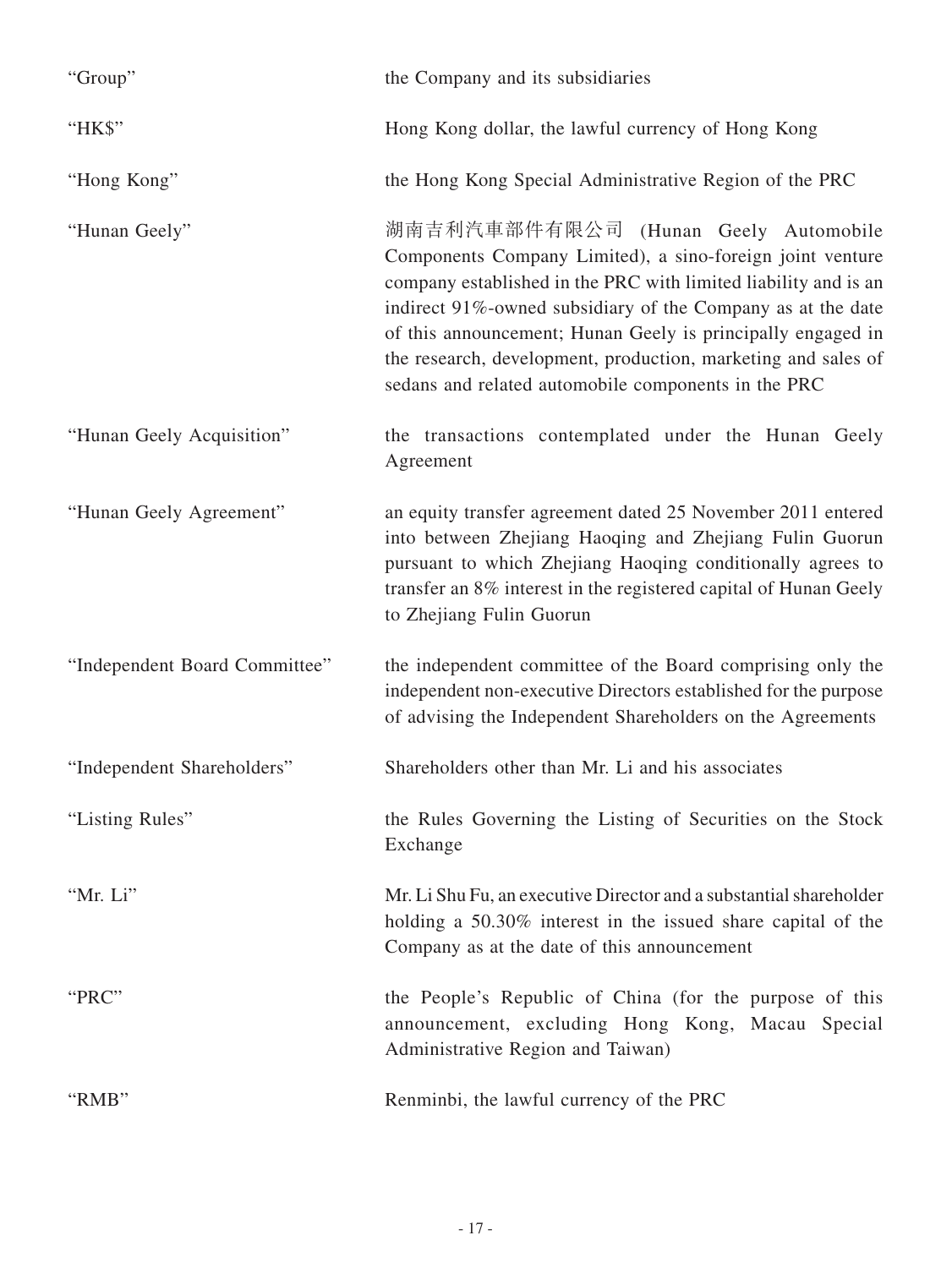| "Shanghai Maple"                       | 上海華普汽車有限公司 (Shanghai Maple Automobile Company<br>Limited), a limited liability company incorporated in the PRC<br>and is owned as to 90.00% by Geely Holding and as to 10.00%<br>by 浙江華普資產管理有限公司 (Zhejiang Maple Assets<br>Management Company Limited) respectively, which is in turn<br>owned by the senior management of Geely Holding. Shanghai<br>Maple is principally engaged in manufacturing and sales of<br>automobile and related components, and manufacturing of air<br>conditioning related parts |
|----------------------------------------|---------------------------------------------------------------------------------------------------------------------------------------------------------------------------------------------------------------------------------------------------------------------------------------------------------------------------------------------------------------------------------------------------------------------------------------------------------------------------------------------------------------|
| "Shanghai Maple Guorun"                | 上海華普國潤汽車有限公司 (Shanghai Maple Guorun Automobile<br>Company Limited), a sino-foreign joint venture established in<br>the PRC with limited liability and is an indirect 91%-owned<br>subsidiary of the Company as at the date of this announcement;<br>Shanghai Maple Guorun is principally engaged in the research,<br>development, production, marketing and sales of sedans and<br>related automobile components in the PRC                                                                                   |
| "Shanghai Maple Guorun<br>Acquisition" | the transactions contemplated under the Shanghai Maple<br>Guorun Agreement                                                                                                                                                                                                                                                                                                                                                                                                                                    |
| "Shanghai Maple Guorun<br>Agreement"   | the equity transfer agreement dated 25 November 2011<br>entered into between Shanghai Maple and Zhejiang Kingkong<br>R&D pursuant to which Shanghai Maple conditionally agrees<br>to transfer an 8% interest in the registered capital of Shanghai<br>Maple Guorun to Zhejiang Kingkong R&D                                                                                                                                                                                                                   |
| "Shareholders"                         | holders of shares of the Company                                                                                                                                                                                                                                                                                                                                                                                                                                                                              |
| "USD"                                  | United States dollar, the lawful currency of United States of<br>America                                                                                                                                                                                                                                                                                                                                                                                                                                      |
| "Zhejiang Fulin Guorun"                | 浙江福林國潤汽車零部件有限公司 (Zhejiang Fulin Guorun<br>Automobile Parts and Components Company Limited), a<br>company incorporated in the PRC and is an indirect wholly-<br>owned subsidiary of the Company as at the date of this<br>announcement; Zhejiang Fulin Guorun is principally engaged<br>in the research, development, production, marketing and sales<br>of automobile parts and related components in the PRC                                                                                                 |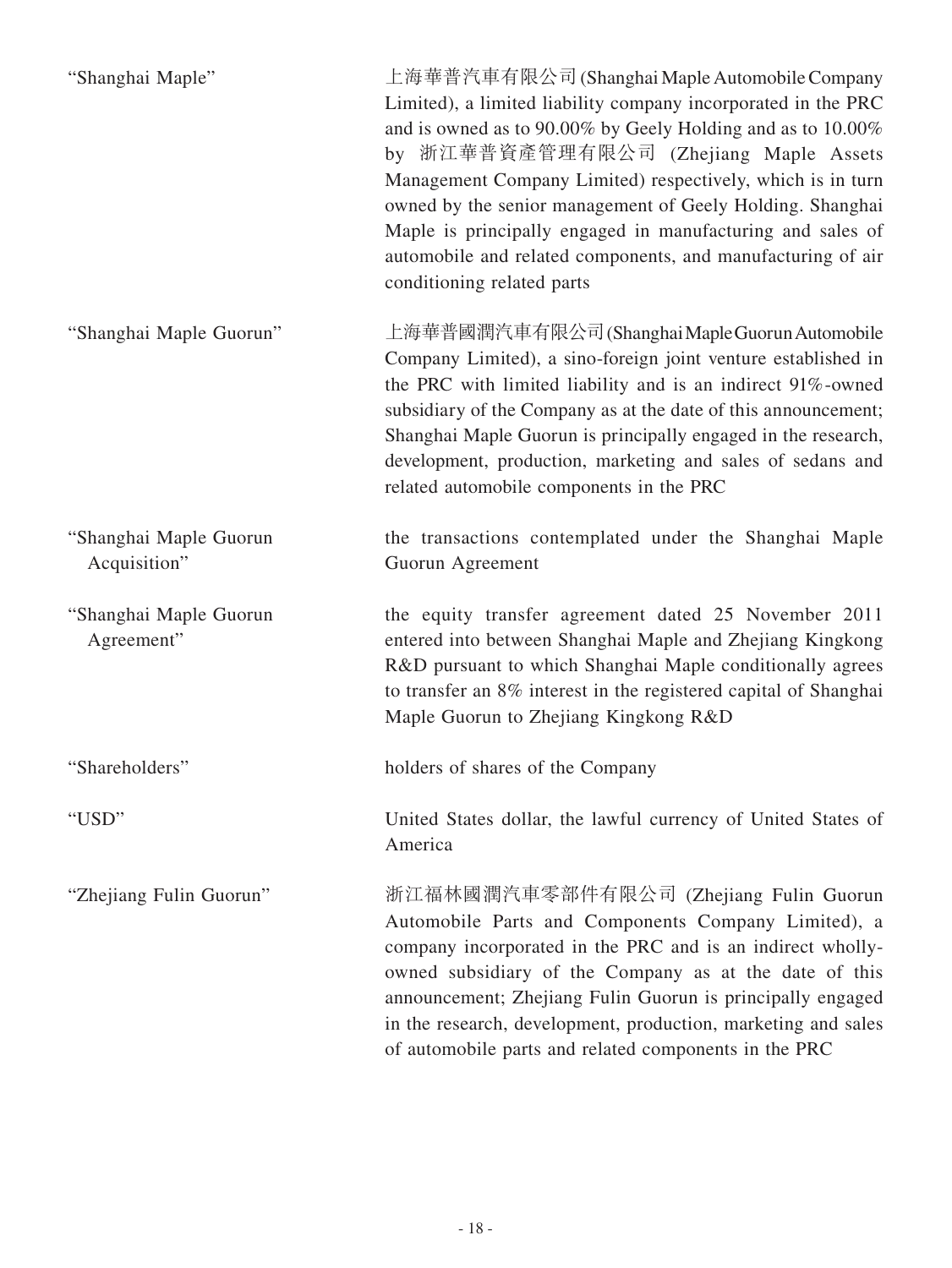| "Zhejiang Geely"             | 浙江吉利汽車有限公司 (Zhejiang Geely Automobile Company<br>Limited) (formerly known as 「浙江吉利美日汽車有限公司」<br>(Zhejiang Geely Merrie Automobile Company Limited)), a<br>limited liability company incorporated in the PRC and is owned<br>as to 90.00% by Geely Holding and as to 10.00% by 浙江華<br>普資產管理有限公司 (Zhejiang Maple Assets Management<br>Company Limited) respectively, which is in turn owned by<br>the senior management of Geely Holding as at the date of this<br>announcement; Zhejiang Geely is principally engaged in the<br>manufacturing and sales of automobile and related components,<br>and manufacturing of air-conditioning related parts |
|------------------------------|----------------------------------------------------------------------------------------------------------------------------------------------------------------------------------------------------------------------------------------------------------------------------------------------------------------------------------------------------------------------------------------------------------------------------------------------------------------------------------------------------------------------------------------------------------------------------------------------------------------------------------------------------|
| "Zhejiang Haoqing"           | 浙江豪情汽車製造有限公司 (Zhejiang Haoqing Automobile<br>Manufacturing Company Limited), a company incorporated<br>in the PRC with limited liability, and is beneficially owned as<br>to 90% by Geely Holding and as to 10% by 浙江華普資產管<br>理有限公司 (Zhejiang Maple Assets Management Co. Ltd)<br>respectively, which is in turn owned by the senior management<br>of Geely Holding. Zhejiang Haoqing is principally engaged<br>in the manufacturing and sales of automobiles and related<br>components, and manufacturing of air-conditioning related<br>parts                                                                                                    |
| "Zhejiang Jirun"             | 浙江吉潤汽車有限公司 (Zhejiang Jirun Automobile Company<br>Limited) (formerly known as 「浙江吉利汽車有限公司」<br>(Zhejiang Geely Automobile Company Limited)), a sino-foreign<br>joint venture company established in the PRC with limited<br>liability and is an indirect 91%-owned subsidiary of the Company<br>as at the date of this announcement; Zhejiang Jirun is principally<br>engaged in the research, development, production, marketing<br>and sales of sedans and related automobile components in<br>the PRC                                                                                                                                             |
| "Zhejiang Jirun Acquisition" | the transactions contemplated under the Zhejiang Jirun<br>Agreement                                                                                                                                                                                                                                                                                                                                                                                                                                                                                                                                                                                |
| "Zhejiang Jirun Agreement"   | an equity transfer agreement dated 25 November 2011 entered<br>into between Zhejiang Geely and Zhejiang Kingkong R&D<br>pursuant to which Zhejiang Geely conditionally agrees to<br>transfer an 8% interest in the registered capital of Zhejiang<br>Jirun to Zhejiang Kingkong R&D                                                                                                                                                                                                                                                                                                                                                                |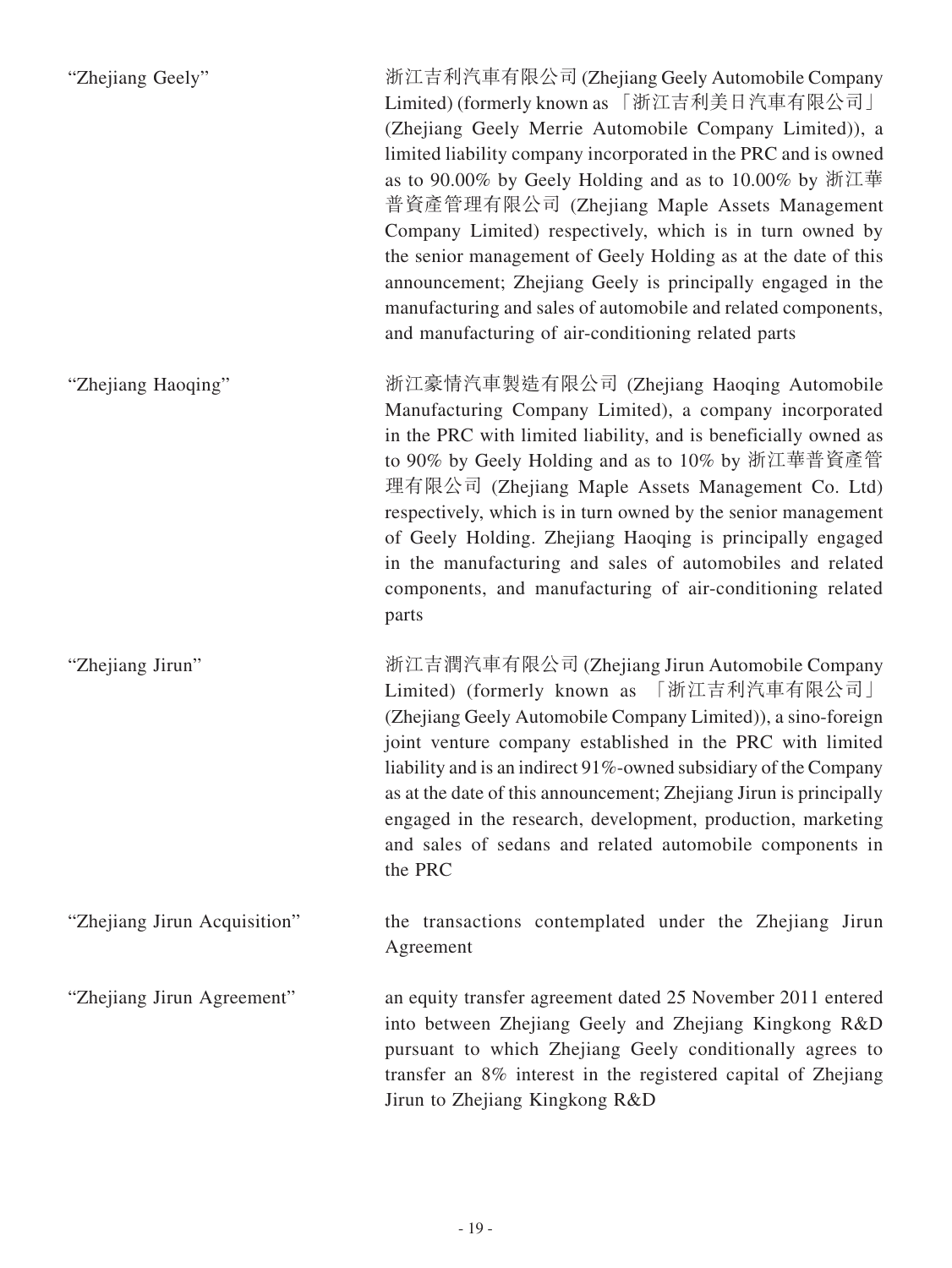| "Zhejiang Kingkong"             | 浙江金剛汽車有限公司 (Zhejiang Kingkong Automobile<br>Company Limited), a sino-foreign joint venture company<br>established in the PRC with limited liability and is an indirect<br>91%-owned subsidiary of the Company as at the date of this<br>announcement; Zhejiang Kingkong is principally engaged in<br>the research, development, production, marketing and sales of<br>sedans and related automobile components in the PRC |
|---------------------------------|---------------------------------------------------------------------------------------------------------------------------------------------------------------------------------------------------------------------------------------------------------------------------------------------------------------------------------------------------------------------------------------------------------------------------|
| "Zhejiang Kingkong Acquisition" | the transactions contemplated under the Zhejiang Kingkong<br>Agreement                                                                                                                                                                                                                                                                                                                                                    |
| "Zhejiang Kingkong Agreement"   | an equity transfer agreement dated 25 November 2011 entered<br>into between Zhejiang Haoqing and Zhejiang Fulin Guorun<br>pursuant to which Zhejiang Haoqing conditionally agrees to<br>transfer an 8% interest in the registered capital of Zhejiang<br>Kingkong to Zhejiang Fulin Guorun                                                                                                                                |
| "Zhejiang Kingkong R&D"         | 浙江金剛汽車零部件研究開發有限公司 (Zhejiang Kingkong<br>Automobile Parts and Components R&D Company Limited),<br>a company incorporated in the PRC and is an indirect wholly-<br>owned subsidiary of the Company as at the date of this<br>announcement; Zhejiang Kingkong R&D is principally engaged<br>in the research and development of automobile parts and related<br>components in the PRC                                         |
| "Zhejiang Ruhoo"                | 浙江陸虎汽車有限公司 (Zhejiang Ruhoo Automobile Company<br>Limited), a sino-foreign joint venture company established in<br>the PRC with limited liability and is an indirect 91%-owned<br>subsidiary of the Company as at the date of this announcement;<br>Zhejiang Ruhoo is principally engaged in the research,<br>development, production, marketing and sales of sedans and<br>related automobile components in the PRC       |
| "Zhejiang Ruhoo Acquisition"    | the transactions contemplated under the Zhejiang Ruhoo<br>Agreement                                                                                                                                                                                                                                                                                                                                                       |
| "Zhejiang Ruhoo Agreement"      | an equity transfer agreement dated 25 November 2011 entered<br>into between Zhejiang Haoqing and Zhejiang Fulin Guorun<br>pursuant to which Zhejiang Haoqing conditionally agrees to<br>transfer an 8% interest in the registered capital of Zhejiang<br>Ruhoo to Zhejiang Fulin Guorun                                                                                                                                   |